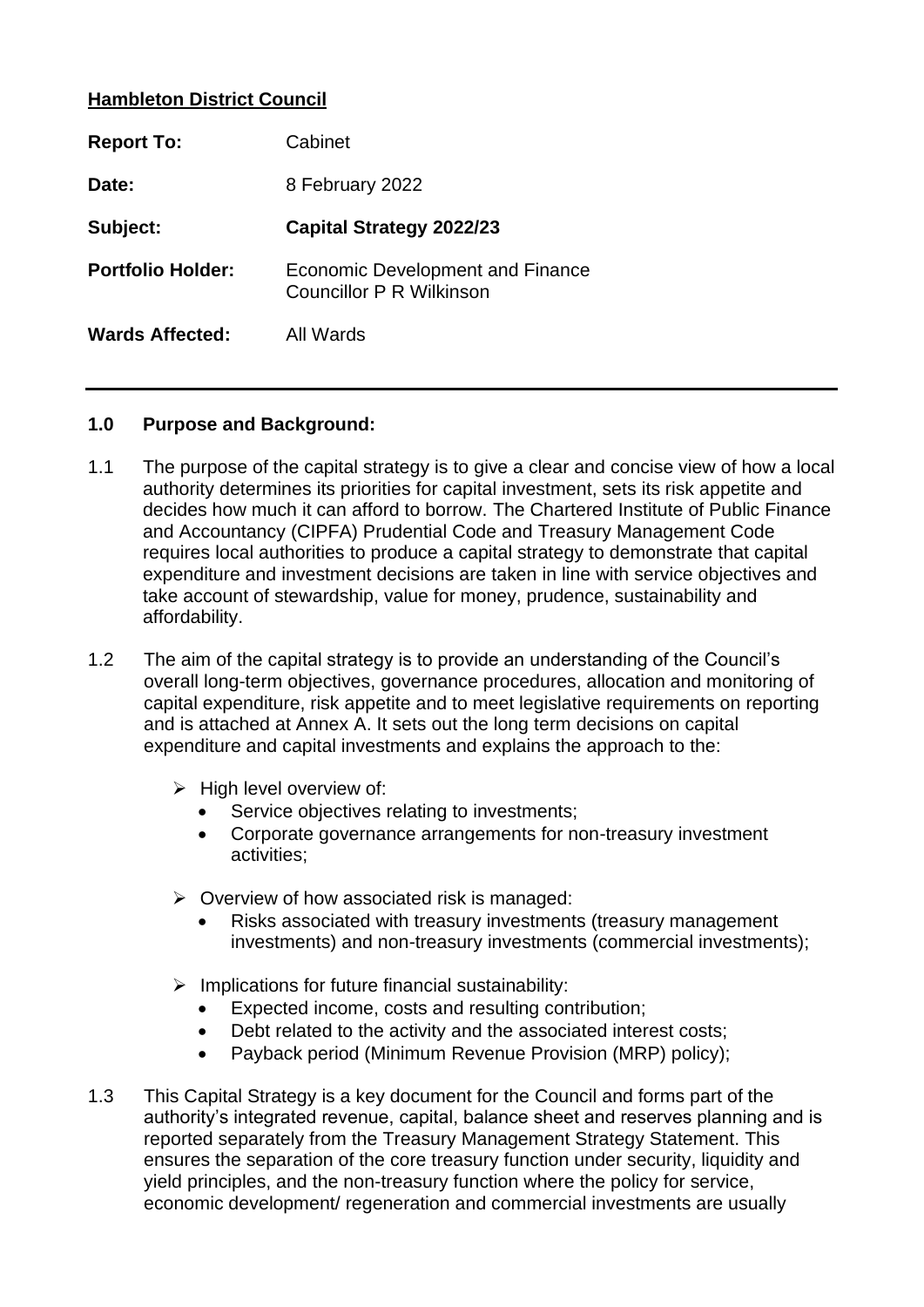associated with capital expenditure in relation to an asset. This is a strategic document to set the framework but the impact of any capital expenditure or new project will be detailed by the section 151 officer when Members are considering potential schemes.

## **2.0 Link to Council Priorities:**

2.1 The capital strategy enables all the Council Plan priorities to be achieved as it gives a high-level overview of how capital expenditure, capital financing and treasury management activity contribute to the provision of services; along with an overview of how associated risk is managed and the implications for future financial sustainability to enable the Council Plan priorities to be available in the long term.

#### **3.0 Risk Assessment:**

3.1 There are no risks associated in approving the recommendation.

## **4.0 Financial Implications:**

4.1 The financial implications are dealt with in the body of the report.

## **5.0 Legal Implications:**

5.1 The Capital Strategy is required as stated in the Statutory Guidance on Local Government Investments (3rd Edition) issued under section 15(1)(a) of the Local Government Act 2003 and is effective for financial years commencing on or after 1 April 2018. This is also detailed in the updated Prudential Code and Treasury Management Code issued by CIPFA.

#### **6.0 Equality/Diversity Issues:**

6.1 Equality and Diversity Issues have been considered however there are no direct issues associated with this capital strategy report. It should be noted that some capital schemes will have specific implications for equalities and these implications will be assessed by departments when individual schemes are put forward to be approved in the capital programme every year.

#### **7.0 Recommendations:**

7.1 That Cabinet approves and recommends to Council the Capital Strategy 2022/23 attached at Annex A of the report.

Noel O'Neill Interim Director of Finance (S151 Officer)

| <b>Background papers:</b> | 4 Year Capital Programme and Treasury Management Strategy |
|---------------------------|-----------------------------------------------------------|
| <b>Author ref:</b>        | NPO.                                                      |
| <b>Contact:</b>           | Noel O'Neill                                              |
|                           | Interim Director of Finance (S151 Officer)                |
|                           | 01609 767024                                              |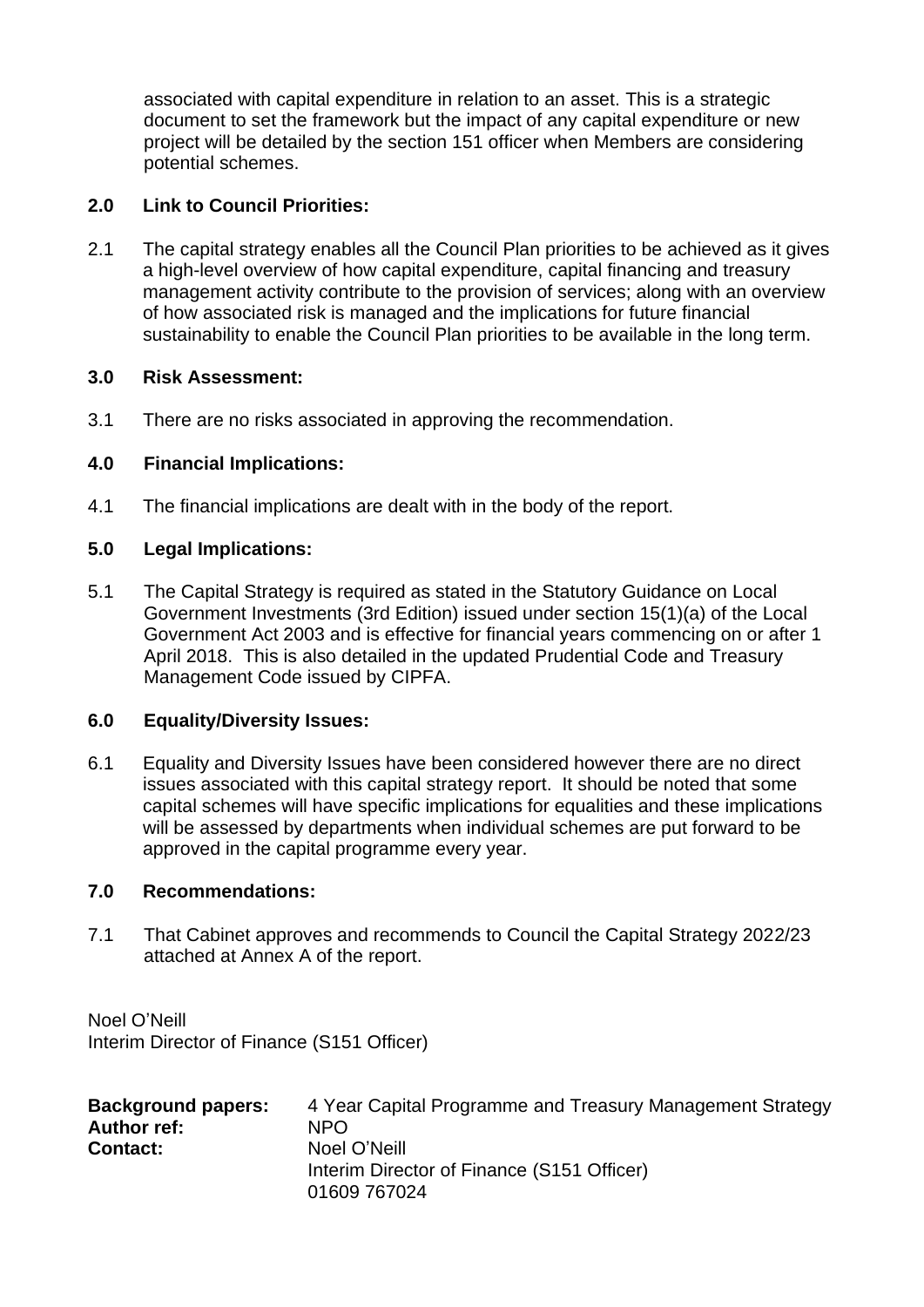**ANNEX A**

# **HAMBLETON** DISTRICT COUNCIL

**Capital Strategy 2022/23**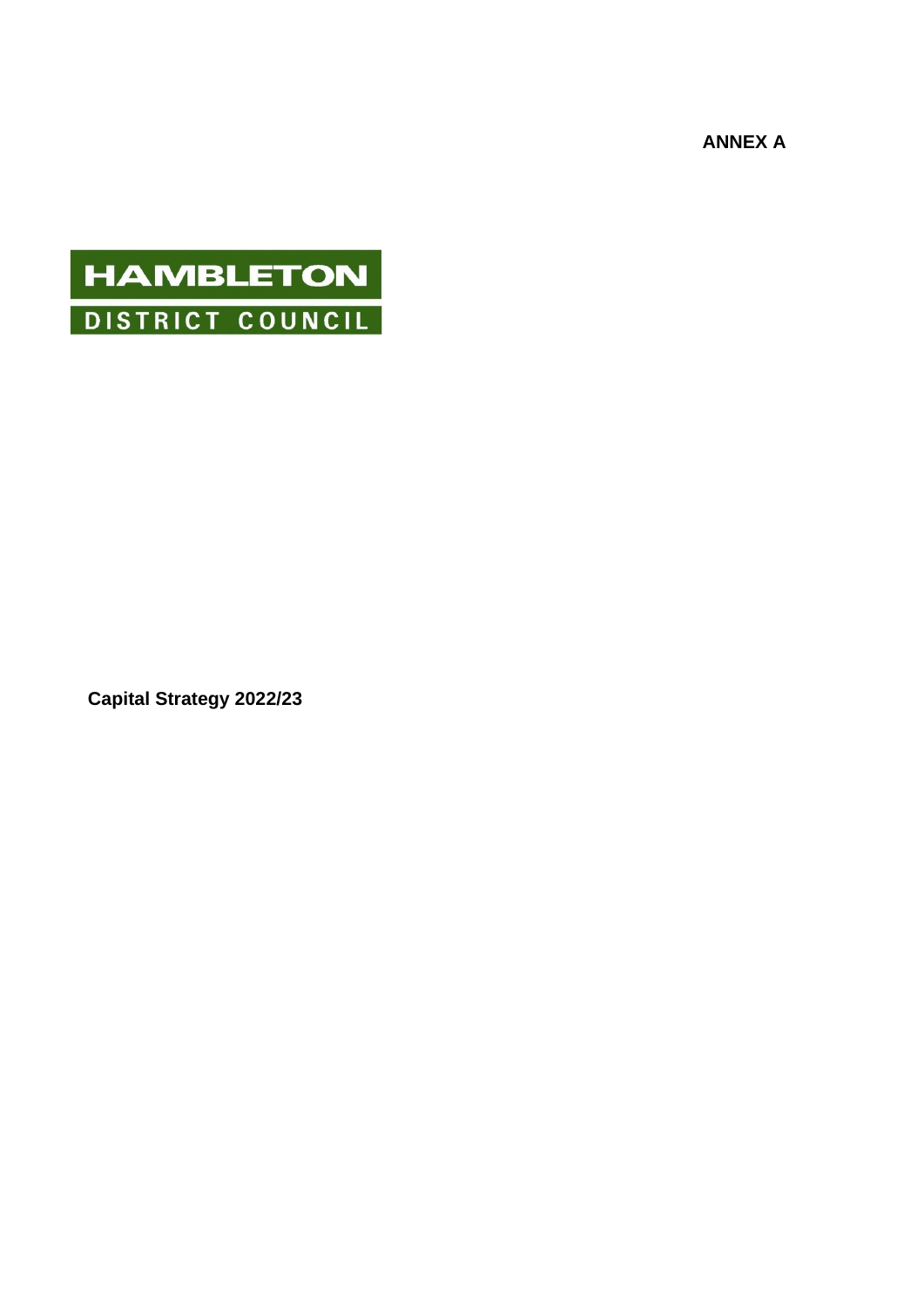# **Contents**

- 1.0 Purpose
- 2.0 Scope

#### **A high level overview of how capital expenditure and capital financing contribute to the provision of services and comments on treasury management activity**

- 3.0 Definitions
- 4.0 Council Objectives
- 5.0 Capital Expenditure Plans and Capital Financing
- 6.0 Corporate governance arrangements non-treasury investment activities
- 7.0 Corporate Governance arrangements: Guidance from CIPFA Prudential Code and Statutory Investment Guidance

#### **An overview of how associated risk is managed**

8.0 Associated Risk

## **Implications for future financial sustainability**

- 9.0 Financial Sustainability
- 10.0 Payback period (Minimum Revenue Provision (MRP) Policy Statement)
- 11.0 Other Considerations

#### **Annexes**

- Annex A Capital Expenditure Plans and the Budget Setting Process
- Annex B Capital Financing / Funding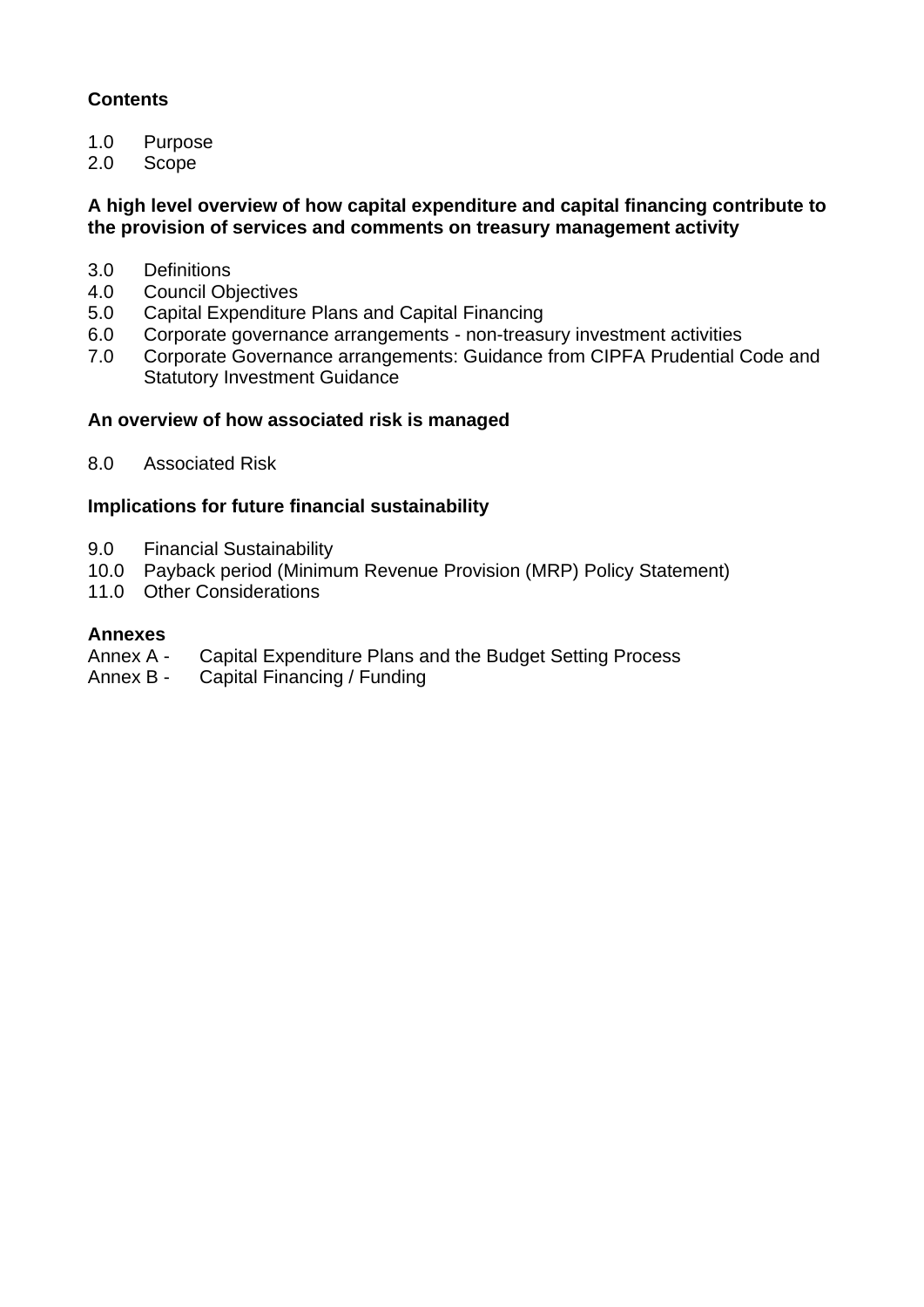# **CAPITAL STRATEGY**

## **1.0 Purpose**

- 1.1 The Chartered Institute of Public Finance and Accountancy (CIPFA) Prudential and Treasury Management Codes require local authorities to produce a capital strategy to demonstrate that capital expenditure and investment decisions are taken in line with service objectives and take account of stewardship, value for money, prudence, sustainability and affordability. This requirement was first introduced in 2018/19.
- 1.2 The Capital Strategy is a key document for the Council and forms part of the authority's revenue, capital, balance sheet and reserves planning. It provides;
	- a high level overview of how capital expenditure and capital financing contribute to the provision of services and comments on treasury management activity;
	- an overview of how associated risk is managed;
	- the implications for future financial sustainability.
- 1.3 The aim of the capital strategy is to provide an understanding of the Council's overall long-term objectives, governance procedures, allocation and monitoring of capital expenditure and risk appetite.

#### **2.0 Scope**

2.1 The Capital Strategy is reported separately from the Treasury Management Strategy Statement; treasury investments will be reported through the Treasury Management Strategy Statement only and non-treasury investments will be reported through the Capital Strategy but also through the Treasury Management Strategy Statement as part of the capital and treasury management Prudential Indicators. This ensures the separation of the core treasury function under security, liquidity and yield principles, and the non-treasury function where the policy for service and commercial investments are usually associated with capital expenditure in relation to an asset. This Capital Strategy sets out the long-term decisions on capital expenditure and capital investments and will explain the approach to:

High level overview:

- Service objectives relating to the investments:
- Corporate governance arrangements for non-treasury investment activities;

Overview of how associated risk is managed:

• Risks associated with treasury investments (treasury management investments) and non-treasury investments (capital expenditure including service, economic development / regeneration and commercial investments);

Implications for future financial sustainability:

- Expected income, costs and resulting contribution;
- Debt related to non-treasury investment activity and the associated interest costs;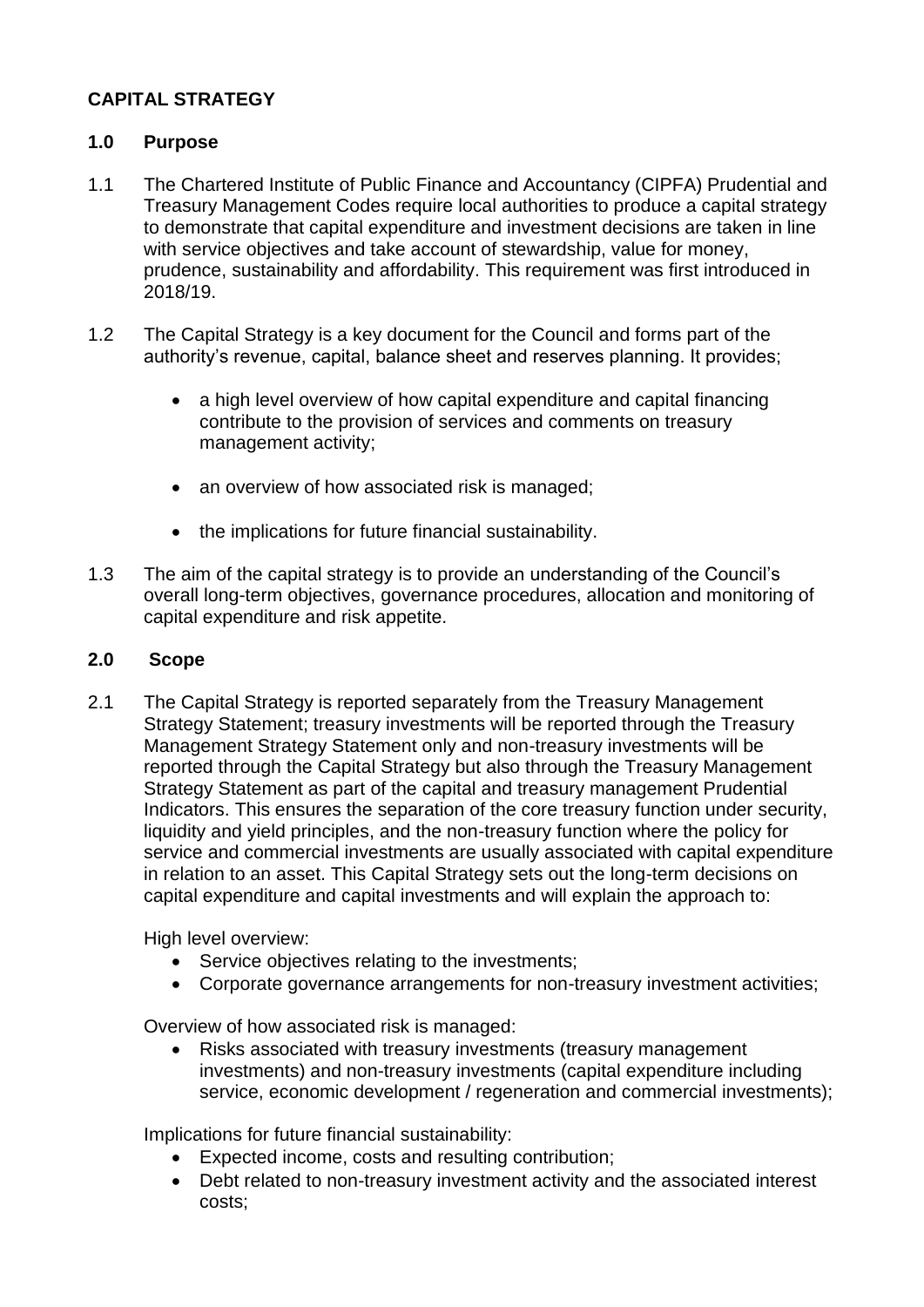- Payback period (Minimum Revenue Provision (MRP) policy) and;
- Other ratio analysis
- 2.2 The non-treasury investments (see definition below) due to the expenditure being for valid service delivery, economic development / regeneration - do not always give priority to security and liquidity over yield (like treasury investment do). For nontreasury investments, decisions on this type of capital expenditure will either be approved at Cabinet or Council in the Capital programme or in individual reports. Individual reports will identify risks and the impact on the financial sustainability of these schemes.
- 2.3 All Cabinet reports will ensure that the Council has the appropriate legal powers to undertake such non-treasury investments and will also include the 'proportionality of non-treasury investments' so that the Council does not undertake a level of investing which exposes it to an excessive level of risk compared to its financial resources.
- 2.4 Monitoring of all investments will be included in the quarterly capital and treasury management monitoring reports which are approved by Cabinet and Council.
- 2.5 The Chief Finance Officer Interim Director of Finance (S151 Officer) will report explicitly on the affordability and risk associated with the Capital Strategy as detailed below and, where appropriate, will have access to specialist advice to enable conclusions to be reached.

#### **A high-level overview of how capital expenditure and capital financing contribute to the provision of services and comments on treasury management activity**

# **3.0 Definitions**

- 3.1 The definitions in part 3 will assist the readers understanding of the Capital Strategy and covers (i) capital expenditure, (ii) treasury management investment (iii) nontreasury management investment, which includes (iv) service investment, economic development / regeneration and commercial investment.
- **3.2 Capital Expenditure** is incurred on the acquisition or creation of assets, or expenditure that enhances or adds to the life or value of an existing fixed asset that is needed to provide services. Fixed assets are tangible or intangible assets that yield benefits to the Council generally for a period of more than one year, e.g. land, buildings, roads, vehicles. This is in contrast to revenue expenditure which is spending on the day to day running costs of services such as employee costs and supplies and services.
- 3.3 The 4 Year Capital Programme is the authority's plan of capital works for the next four years, including details on the funding of the schemes. Included are the projects that relate to 'Service Investment' such as the purchase of land and buildings, the construction of new buildings, design fees and the acquisition of vehicles and major items of equipment.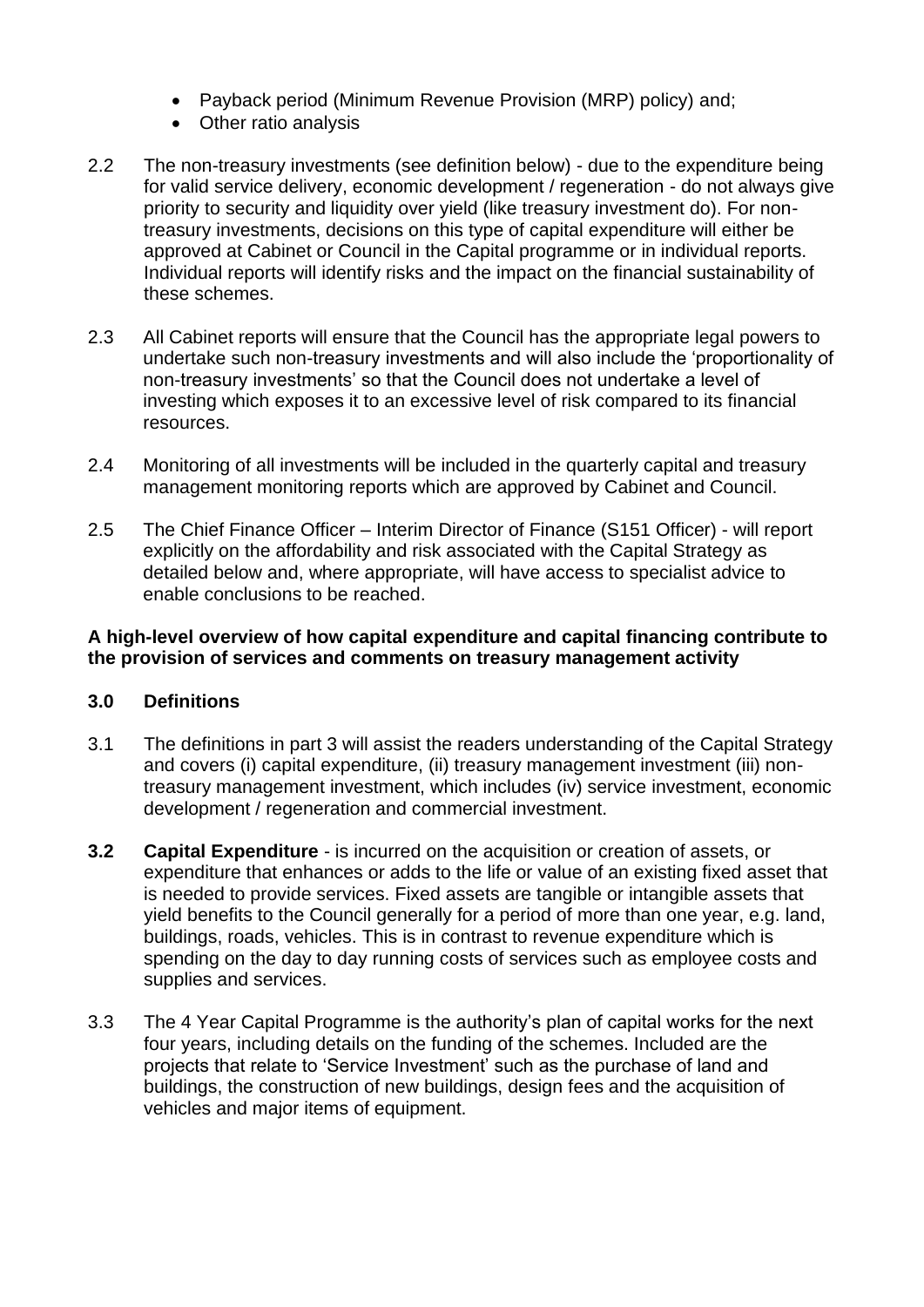- 3.4 The definition of 'Service Investment' and 'Commercial Investment' which are both types of non-treasury investments, along with the definition of 'Treasury Management Investment', is detailed below. The definition and explanation about the risks of non-treasury investment – service delivery, economic development / regeneration - and implications of financial sustainability are included in this report. The Council does not undertake any Commercial Investments.
- 3.5 **Treasury Management investment** is activity that covers those investments which arise from the organisation's cash flows and debt management activity, and ultimately represent balances which need to be invested until the cash is required for use in the course of business.
- 3.6 For Treasury Management investments the security and liquidity of funds are placed ahead of the investment return. The management of associated risk is set out in the Treasury Management Strategy Statement and the Annual Investment Strategy.
- 3.7 The CIPFA Treasury Management Code recognises that organisations may make investments for policy reasons outside of normal treasury management activity. These are non-treasury investments and include service and commercial investments.
- 3.8 **Non-Treasury Management Investment** is the expenditure made on the purchase of a capital asset and are investments for policy reasons outside normal treasury management activity. It is these non-treasury management investments which are the subject of this Capital Strategy and can further be described as Service Investments or Commercial Investments
- 3.9 **Service Investments (Non-Treasury Management Investment)** These are investments of capital expenditure held clearly and explicitly in the course of the provision, and for the purposes of operational services of the Council and projects including economic development schemes, regeneration projects, ICT schemes, development of Council's assets etc.
- 3.10 **Commercial investments (Non-Treasury Management Investment)** These are investments that would be taken mainly for financial reasons. These may include:
	- expenditure on investments arising as part of business structures, such as shares and loans in subsidiaries or other outsourcing structures such as IT providers or building services providers;
	- expenditure to third parties where the aim is to enhance and support the local area whilst obtaining generated income through interest;
	- expenditure explicitly with the aim of generating income for the prudent management of the Council's financial affairs e.g. fixed assets which are held primarily for financial benefit, such as investment properties;
	- this list is not exhaustive.

# **4.0 Council Objectives**

4.1 Council Priorities - The Council has agreed four corporate priorities and a number of corporate aims and objectives which guide its work and are set out in the Council Plan. Capital expenditure for non-treasury investment projects must be in line with these overall objectives as well as individual service aims and objectives.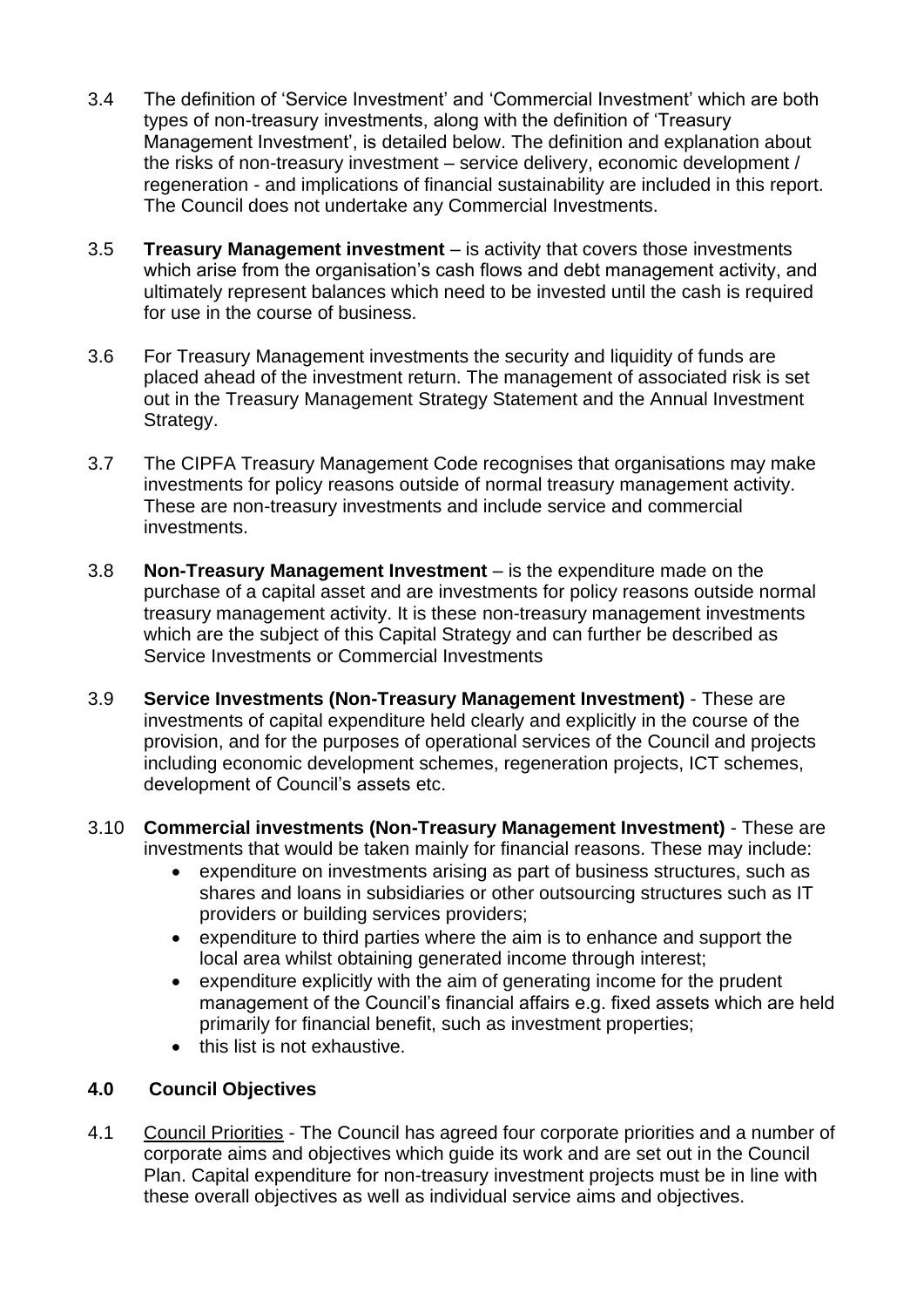- 4.2 Other Council Considerations Capital Schemes must also comply with other Council policies, strategies and plans of the Council, Contract Procedure Rules, Financial Regulations as well as complying with legislation, such as the Disability Discrimination Act. Important linking documents for reference are:
	- Council Plan;
	- Asset Management Strategy;
	- Risk Management Guide;
	- Individual Service Plans;
	- Council's Constitution including Contract Procedure Rules and Financial Regulations;
	- Economic Development Strategy;
	- Treasury Management Strategy Statement, Minimum Revenue Provision Policy and Annual Investment strategy;
	- Financial strategy;
	- Capital 4 year programme.
- 4.3 Asset Management Strategy it is worth highlighting the Asset Management Strategy is influential in ensuring that capital expenditure contributes to the enhancement and development of the Council's assets to ensure they are used to best effect for the community and to provide services, whilst also considering surplus asset that can be considered for disposal. Future expenditure in new assets – additions to the capital programme – is key for advancement and improvements for all Council objectives as this capital expenditure will be to invest in assets to support services the Council directly delivers however also to invest in commercial opportunities to generate income which will be used to support all Council services in the future.
- 4.4 The Council's Asset Management Strategy has informed the significant Capital Programme that the Council has undertaken over previous years. It needs to be reviewed and will be done as part of integration plans of Local Government Reorganisation.
- 4.5 Performance Management of Capital schemes In order to ensure that capital expenditure projects are in line with the Council's overall objectives, individual service aims and capital scheme goals should be developed with clear measurable outcomes. These objectives should be documented in a Project Initiations Document (PID). After the scheme has been completed, the outcomes should be evaluated to certify that they have been achieved. Post scheme evaluation reviews should be completed by departments for all schemes; those over £50,000 and also strategic capital projects will be reported to Project Management Board. Reviews should look at the effectiveness of the whole project in terms of service delivery outcomes, design and construction, financing etc. and identify good practice and lessons to be learnt in delivering future projects.
- 4.6 Performance management of capital schemes is currently under review with the terms or reference of Project Management Board being considered to ensure the Board is in line with the Council Plan priority projects.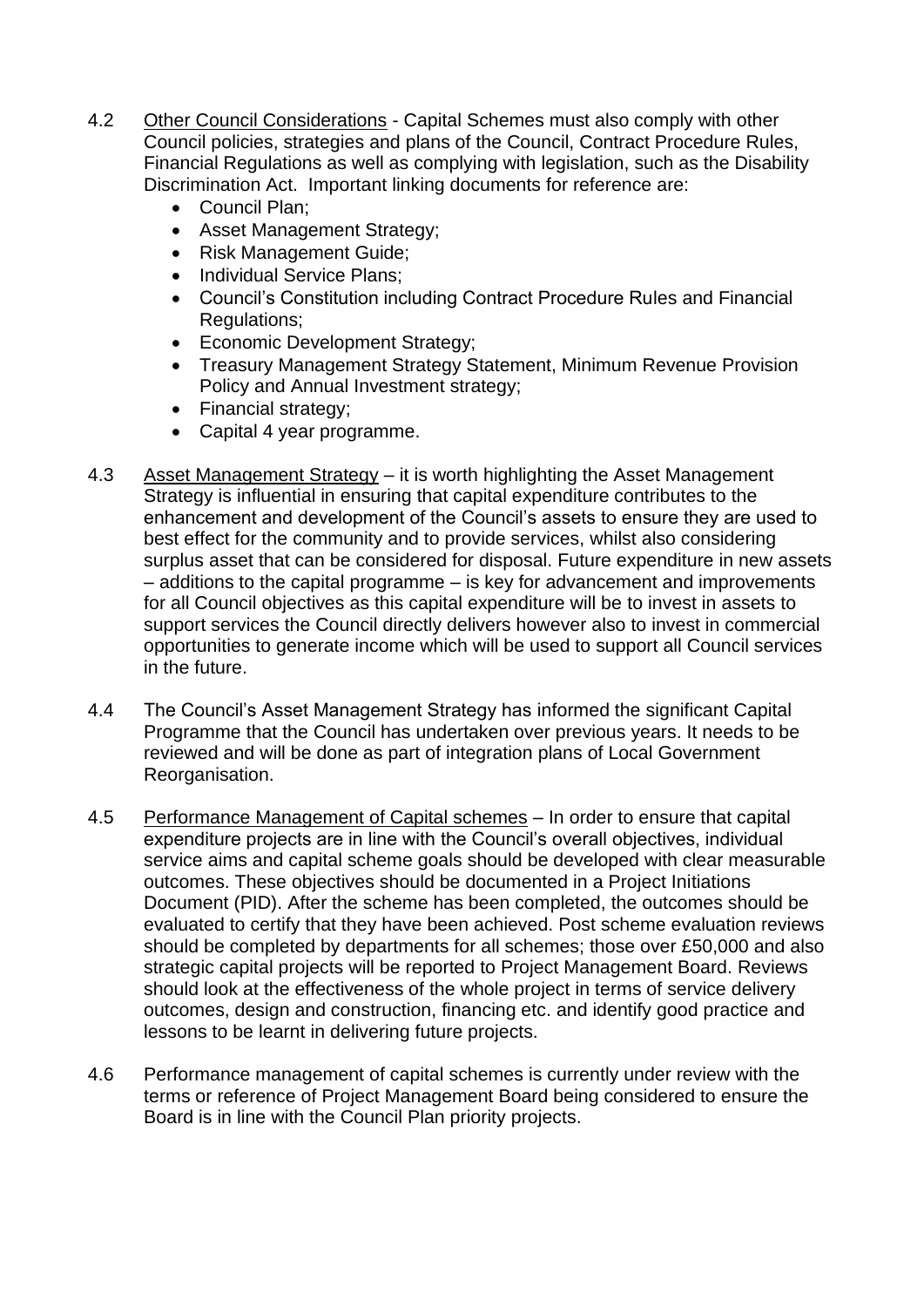# **5.0 Capital Expenditure Plans and Capital Financing**

- 5.1 Capital Expenditure Plans and the Budget Setting Process Part of the Capital Strategy importantly notes that consideration is given to the capital budget setting process. This is provided to Cabinet and Full Council on an annual basis in February proceeding the new financial year. In order for the capital programme to be constructed, consideration is given to schemes across the Council by reviewing option appraisals and feasibility studies which contribute to the construction of individual capital schemes initially in the form of a high level overview which is followed by a more detailed Project Initiation Document (PID).
- 5.2 The capital budget setting processes is designed to ensure the capital programme occurs and contributes to service delivery and commercial investment; this process contains the following items:
	- Options Appraisals, Feasibility Studies
	- Key Criteria for capital expenditure
	- Identifying the need for Capital Expenditure/Investment Project Initiation **Document**
	- Deciding which schemes are to be put forward
	- Prioritisation of schemes put forward
	- Member Approval Process
	- Monitoring of the Capital Programme Expenditure
- 5.3 Further detail setting out the capital budget setting process is attached at **Annex A**.
- 5.4 Budget Setting Process: 4 Year Capital Programme Capital expenditure for service and commercial non-treasury schemes often occur over many years, depending on the size and complexity of the project. Therefore, estimated payment patterns are calculated for each project so that the expected capital expenditure per year is known. This is called a cash flow projection or budget profiling. The length of the planning period is at least 10 years and also considers the risks faced with reference to the life of the project/assets. For example, some schemes may span two or three years (e.g. building an extension to a leisure centre) whereas others may be over much longer timeframes. It should also be noted that some schemes will complete within one financial year.
- 5.5 In 2022/23 a 4 Year Capital Programme is being approved. It incorporates the completion of the major schemes approved in the previous 10-year Capital Strategy and the short term needs to maintain existing assets. It will assist the new North Yorkshire Council in a number of ways. It informs of the immediate known requirements and allocates funding to meet those requirements. Longer term plans will need to be developed through the transition and transformation phase of LGR but the programme maintains the resources to keep the Authority legal and safe. It will also allow greater integration of the revenue budget and capital programme.
- 5.6 Value for Money and procurement Prior to expenditure being incurred on any scheme a Value for Money is assessed at Project Management Board. Procurement is the purchase of goods and services, with a strategy being developed to assist with the definition of quality standards and securing provision of the best possible services for local people for a given price. The Council has a Procurement Officer that ensures goods and services provide value for money and to see where efficiency savings can be achieved.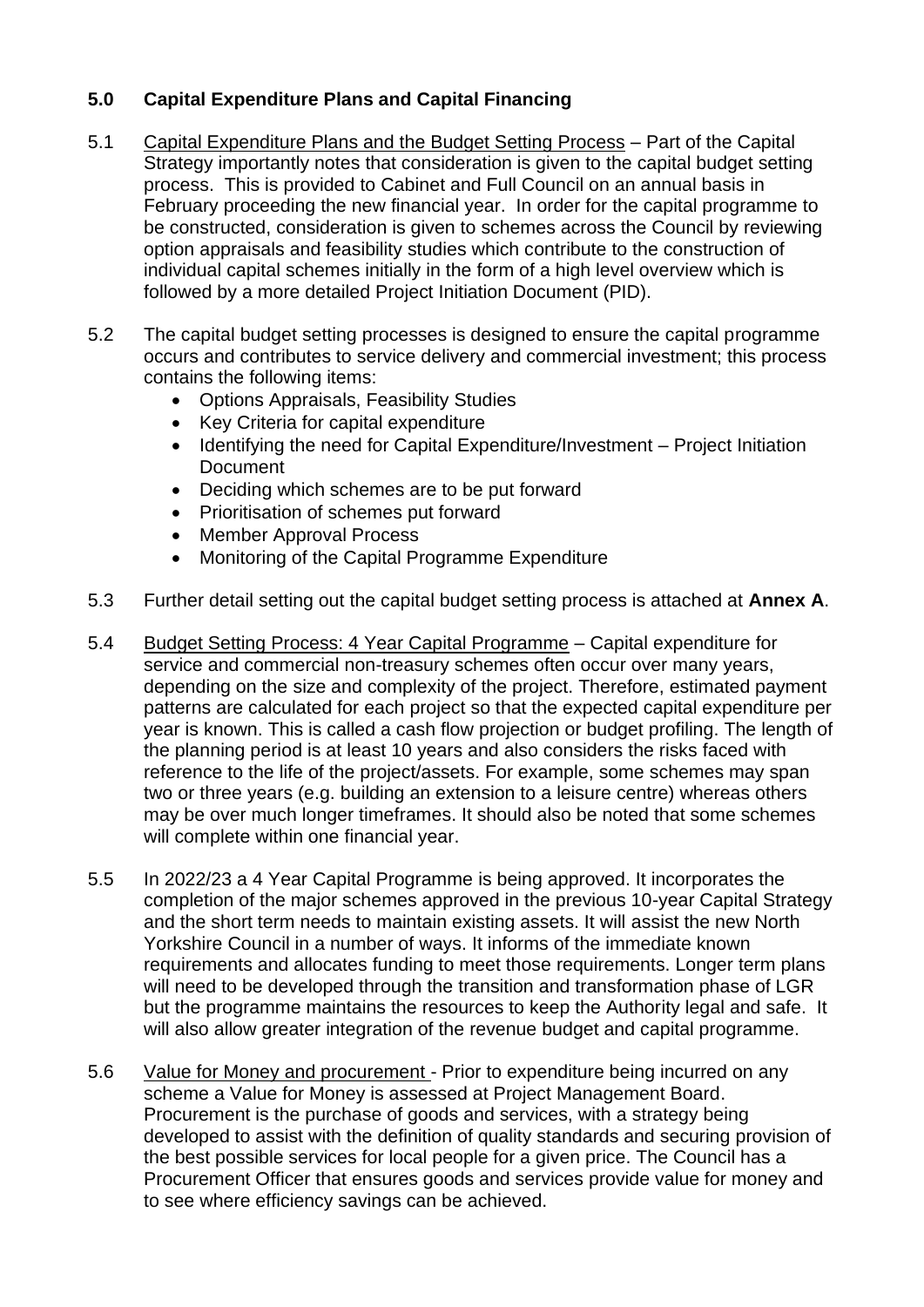- 5.7 It is essential that all procurement activities comply with the Government's Procurement Policy Note 08/20 – Introduction of Find a Tender Action Note – in relation to the UK leaving the European Union on 31 December 2020 for all new procurements. The Policy Note states "At the end of the Transition Period, amendments to the Regulations in relation to the withdrawal of the UK from the EU will come into force. This means that, whilst the framework and principles underlying the public procurement regime (the procurement procedures, financial thresholds, etc.) will not substantially change, contracting authorities will be required to publish public procurement notices for new procurements to the new UK enotification service, Find a Tender."
- 5.8 Guidance on this can be sought from the Procurement team. All procurement must also comply with the Councils policies and regulations such as Contract Procedural Rules and Financial Regulations. The main aim is to hold 'value for money' as a key goal in all procurement activity to optimise the combination of cost and quality.
- 5.9 Budget Setting Process: In Year Opportunities these can be put forward for entry into the capital programme in a managed way either when the capital programme is reviewed each quarter and gets reported to Cabinet and Council or outside of this timetable as a separate Cabinet report to seek approval at any other meeting in the Cabinet cycle. Any other schemes which arise during the year will only be considered for borrowing or funding from central resources if they meet one or more of the following criteria:
	- The location of the property to be purchased will bring added value to the estate;
	- The requirement for the asset is an extraordinary service demand or commercial requirement which could not be anticipated in the normal planning processes prior to the beginning of the financial year;
	- There is a limited time span when the opportunity is available.
- 5.10 Requests for approval of revisions to the profiling of scheme expenditure across financial years and the movement of budget between schemes (known as a virement) will be considered by Cabinet at the appropriate quarterly reporting points during the financial year. These will be at July Cabinet when the capital outturn report is considered, at September Cabinet for Quarter 1, December Cabinet when the mid-year review Quarter 2 is considered from 30 September and at the February Cabinet meeting when Quarter 3 is reported and the new capital bids are considered for the 4 Year Capital Programme for the next financial year.
- 5.11 Capital Monitoring process Once the Capital programme has been set it is monitored on a quarterly basis through Project Management Board which is then reported to Cabinet and Full Council.
- 5.12 Capital Financing, Funding Strategy and Capital Policies This section sets out the policies of the Council in relation to financing capital expenditure and investment and covers the following capital funding:
	- External Funding
	- Capital Receipts
	- Revenue Funding
	- Reserves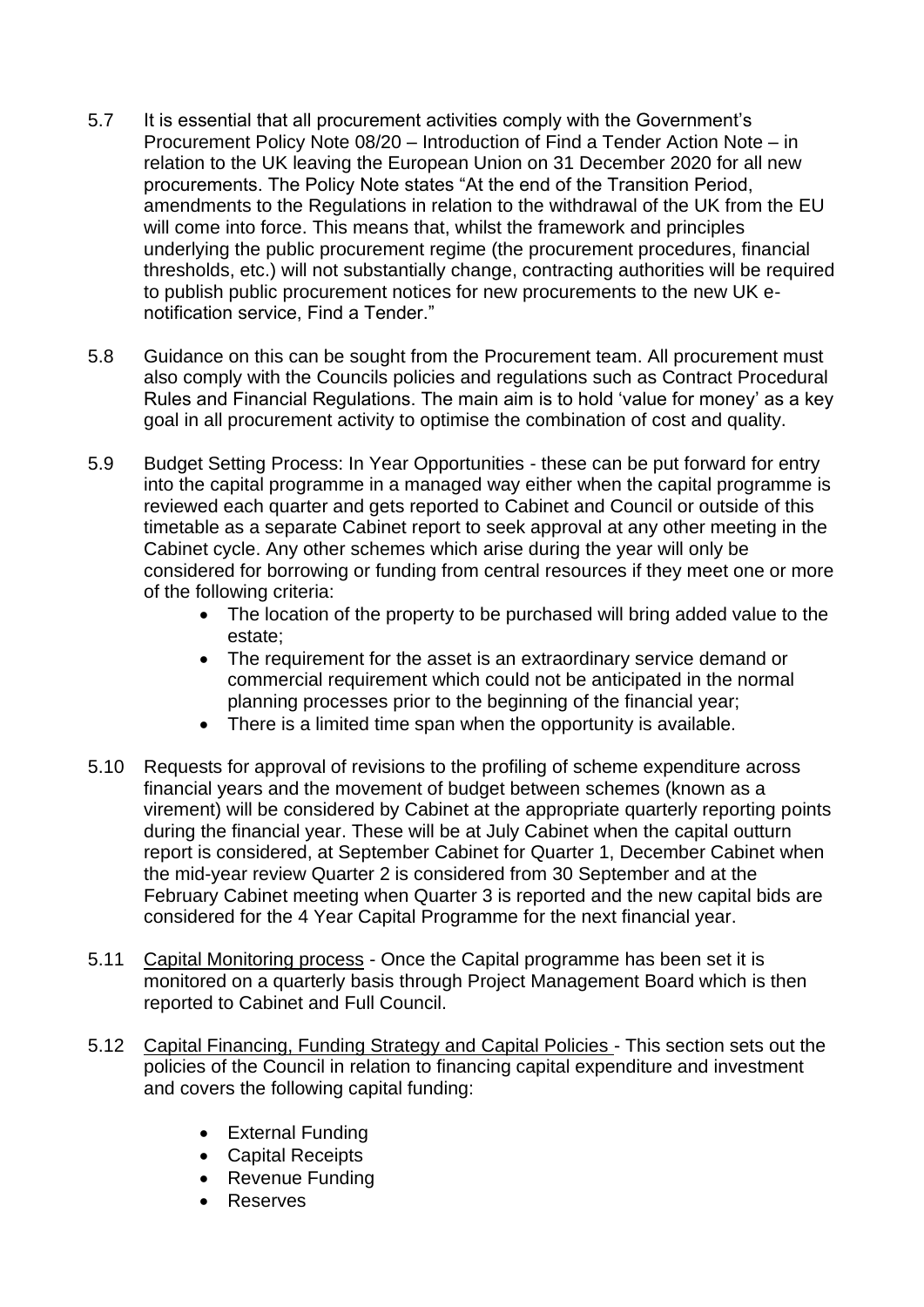- Invest to Save Schemes
- Prudential/Unsupported Borrowing
- Leasing
- 5.13 Further detail setting out the capital funding is attached at Annex B.

#### **6.0 Corporate governance arrangements - Non-Treasury Investment activities**

- 6.1 Corporate Governance Arrangement **-** The governance structure of the Council is detailed in the Council's Constitution where all capital decisions are report to Cabinet and Council for approval. Non-treasury investment is expenditure on capital for service improvements or commercial opportunities. This section does not include treasury management investment which is covered in the Treasury Management Strategy Statement.
- 6.2 The Council's Programme Management Board takes a corporate and group view on the capital programme and investment, where this group receives information from the operational Asset Management Working Group. Programme Management Board will also ensure a corporate and group portfolio perspective to the use and allocation of the Council's capital assets and in planning capital investment on service capital expenditure; for commercial capital investment see below. The Programme Management Board receives reports on proposed capital projects, as well as monitoring reports for those included in the Capital programme on a regular basis. Post scheme evaluation reviews should be completed by departments for all schemes; those over £50,000 and also strategic capital projects will be reported to Project Management Board. The terms of reference of Project Management Board are being reviewed during 2020/21 where the value (currently £50,000) of projects to be reported to Project Management Board will be clarified with Directors taking responsibility for the lower value projects in their area with the Board focusing on the Council Plan projects. The Programme Management Board is key in finalising the Capital Programme for approval at Cabinet and Council every year prior to the beginning of the financial year.
- 6.3 Management Team receives the minutes from Programme Management Board on a monthly basis focusing mainly on service capital schemes and is also instrumental in the decision making and recommendations to Cabinet and Council around economic development and regeneration projects.
- 6.4 Investment Board A robust decision making process for making time restricted decisions on service capital expenditure below £5m has been approved by Cabinet and Council to provide this ability to the Chief Executive and Leader. This will occur in conjunction with the Investment Board which currently consists of the Chief Executive, the Deputy Chief Executive, the Finance Director (S.151 Officer) and the Director of Legal and Governance (Monitoring Officer) to provide oversight and will only occur if it not possible to convene Cabinet and service capital expenditure decisions are required in a tight timescale.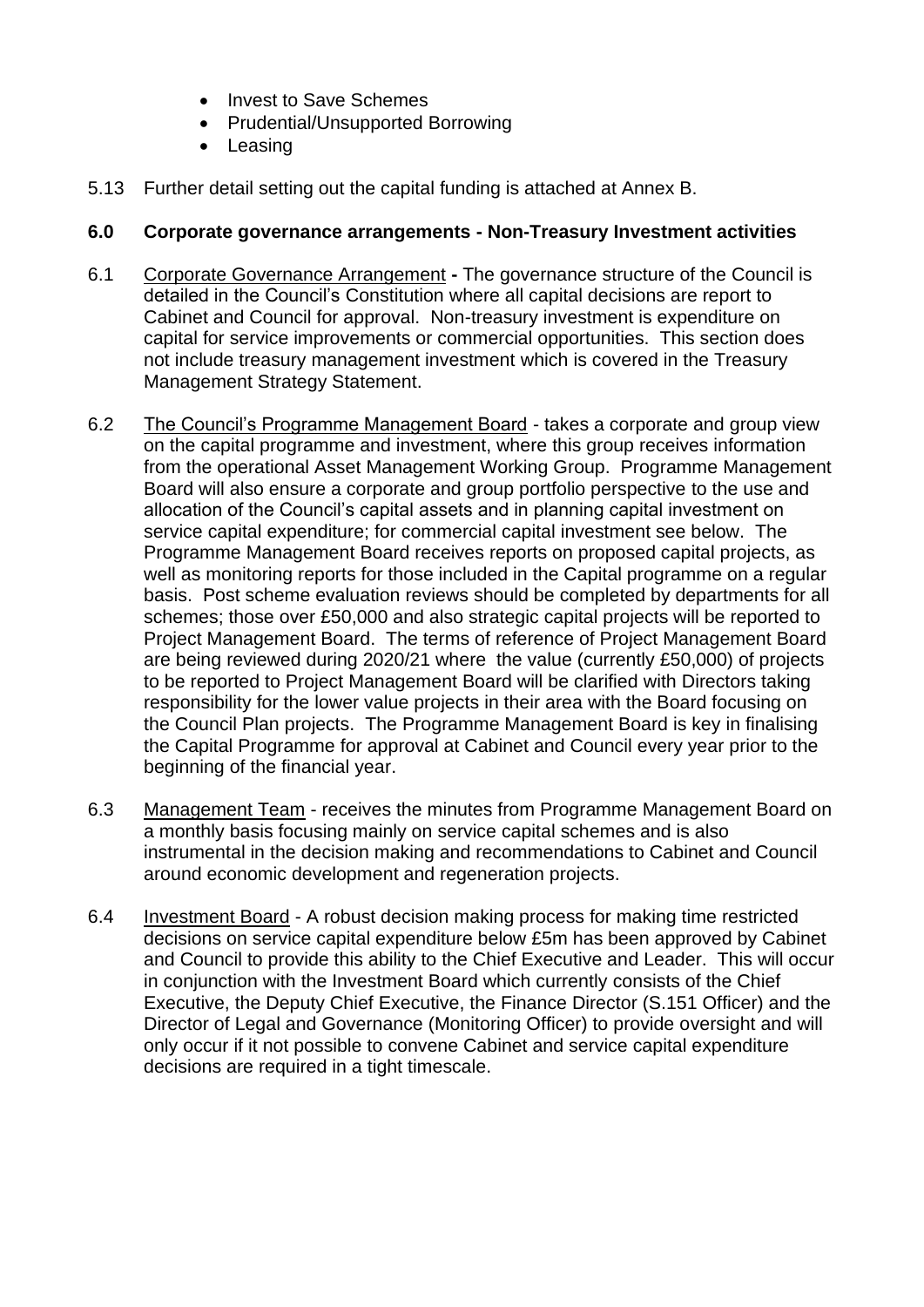#### **7.0 Corporate Governance arrangements: Guidance from CIPFA Prudential Code and Statutory Investment Guidance**

- 7.1 CIPFA Prudential Code (amended 2017) and Statutory Guidance on Local Government Investments (3rd Edition) (April 2018) in accordance with Local Government Act 2003 has been taken into account when writing the Capital Strategy and considering the corporate governance arrangements under which the Council invests for non-treasury capital expenditure for service investment, economic development and regeneration projects. The Council notes the Local Government Act 2003 and s12 where it can use its "power to invest" for the prudent management of the Council's financial affairs.
- 7.2 CIPFA's Prudential Code and the Statutory guidance on Local Government investments allows the Council to borrow if its capital plans are affordable, sustainable and prudent. The Code states that the Council should not "borrow in advance of need". The intent of the "borrowing in advance of need" within the revised English Ministry of Housing, Communities and Local Government Investment Guidance (paragraph 46 of the Guidance and 35 of the Commentary) 2018 relates to the borrowing to fund income generating assets, essentially the commercial agenda. In effect a re-working of the "borrowing to on-lend" argument from the then named Department of Communities and Local Government (DCLG) guidance originally issued on 1 April 2004 and the wide acceptance that this was not legal. The expectation within this revised wording is that borrowing to invest in purely income generating assets is to be discouraged and not undertaken and activity should be financed by capital. CIPFA Prudential Code paragraph 45, 62 (and E16), allows borrowing in advance of need against the Capital Financing Requirement (CFR) for the current and next two financial years.
- 7.3 The interpretation of the Code and the Statutory Guidance has varied across organisations. However, a large number of Local Authorities have recently invested in Commercial Property in a bid to generate additional revenue; where some Local Authorities have taken borrowing to do so. This Council has suspended its Commercial Investment strategy in September 2020, has not undertaken any commercial activity and the Financial Strategy reflects that without commercially generated income the financial position remains sustainable.
- 7.4 The Council is mindful of the CIPFA prudential Code and does not propose to borrow more than or in advance of need. The rational that the Council intends to borrow for non-treasury investments is that the capital expenditure for services delivery, economic development and regeneration projects in the district will all be incorporated into the Council's capital programme where the borrowing of the Council will be looked at in it totality within its Capital Financing Requirement and the appropriate Authorised Borrowing Limit will be set. This can be seen in the Treasury Management Strategy Statement that is approved by Council every February prior to the beginning of the new financial year. This ensures that capital programme is affordable, sustainable and prudent.
- 7.5 The Council's view on prudence and its prudent approach to the consideration of its position on the Minimum Revenue Provision is included in the 'implications for future financial sustainability' section of this Capital Strategy at paragraph 12.0 - Treasury Management Strategy Statement - Minimum Revenue provision (MRP) Policy Statement.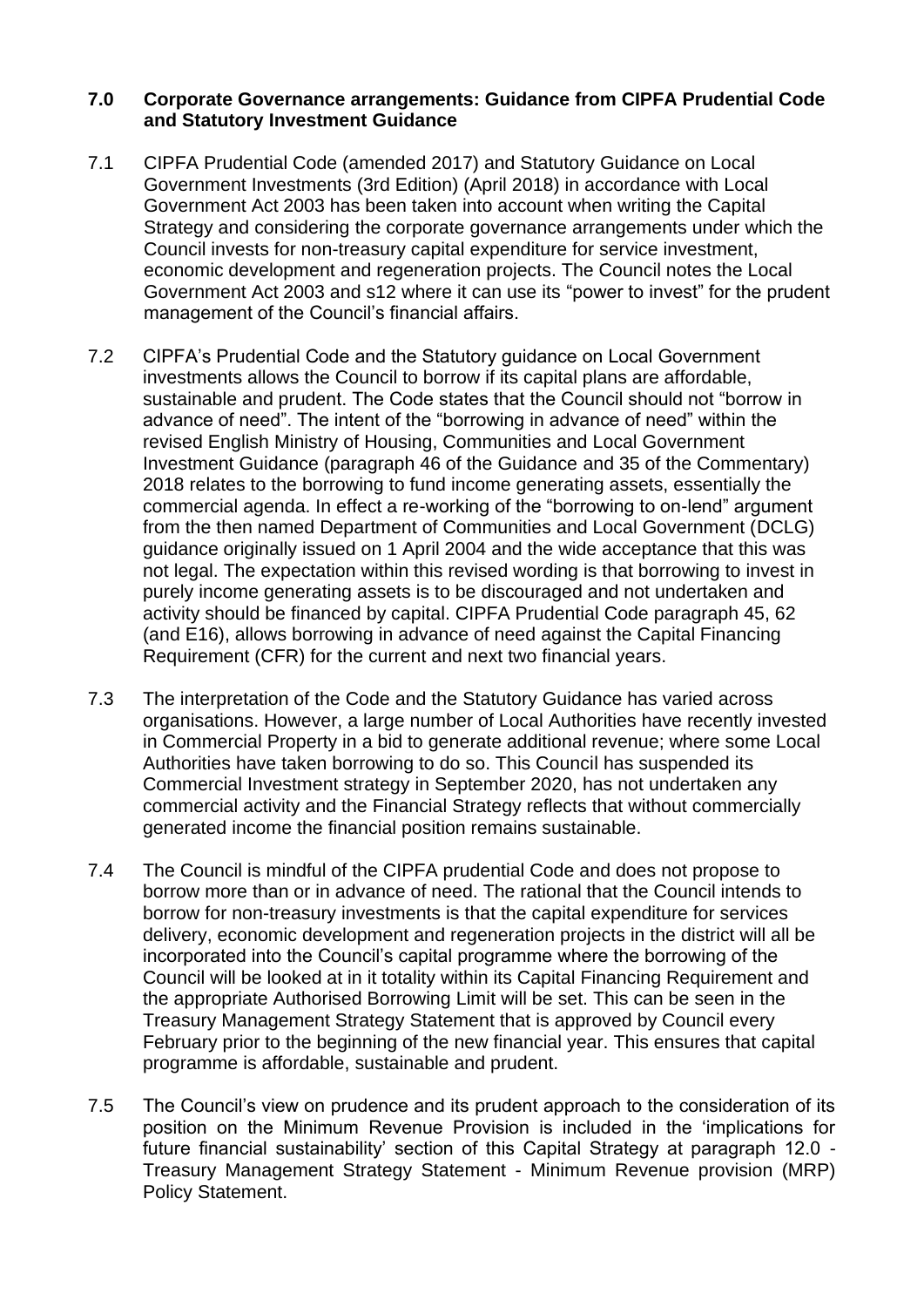7.6 The guidance also suggests a range of indicators should be established and reviewed on a regular basis as part of the Capital Strategy; again this is seen in this Capital Strategy in the following two sections - 'risk associated' and 'implications for future financial sustainability'.

#### **An overview of how associated risk is managed**

## **8.0 Associated Risk**

- 8.1 Risk Management Overview Risk is the threat that an event or action will adversely affect the Council's ability to achieve its objectives and to execute its strategies successfully. Risk management is the process of identifying risks, evaluating their potential consequences and determining the most effective methods of managing them and/or responding to them. It is both a means of minimising the costs and disruption to the organisation caused by undesired events and of ensuring that staff understand and appreciate the element of risk in all their activities.
- 8.2 The aim of risk management is to reduce the frequency of adverse risk events occurring (where possible), minimise the severity of their consequences if they do occur, or to consider whether risk can be transferred to other parties.
- 8.3 Risk Appetite and Monitoring To manage risk effectively, the risks associated with each capital project need to be systematically identified, analysed, influenced and monitored. It is important to identify the appetite for risk by each scheme as well as for the capital programme as a whole.
- 8.4 The appetite for risk associated with treasury investments (treasury management investments) is centred around the security, liquidity and yield and is covered in the Treasury Management Strategy Statement. For completeness of this Capital Strategy risks associated with treasury investments is attached at **Annex C**
- 8.5 The appetite for risk associated with capital expenditure on non-treasury investment schemes can be for service investments and commercial investments.
- 8.6 When the Capital Programme is produced at the beginning of every financial year, the capital budget setting process – as detailed above – includes the requirement for each capital scheme to write a Project Initiation Document. For capital expenditure on service investment this Project Initiation Document includes the risks associated with that scheme; these risks are then captured in each of the Department's Section Service Plans, consolidated in the Corporate Risk Register which are monitored on a quarterly basis being reported to Scrutiny Committee and annual an update on risk is provided to Audit Governance and Standards Committee who have the overall responsibility for risk.
- 8.7 An assessment of risk should therefore be built into every capital project and major risks recorded in the Corporate Risk Register. More information is available in the Risk Management Guide which is approved by Audit Governance and Standards Committee.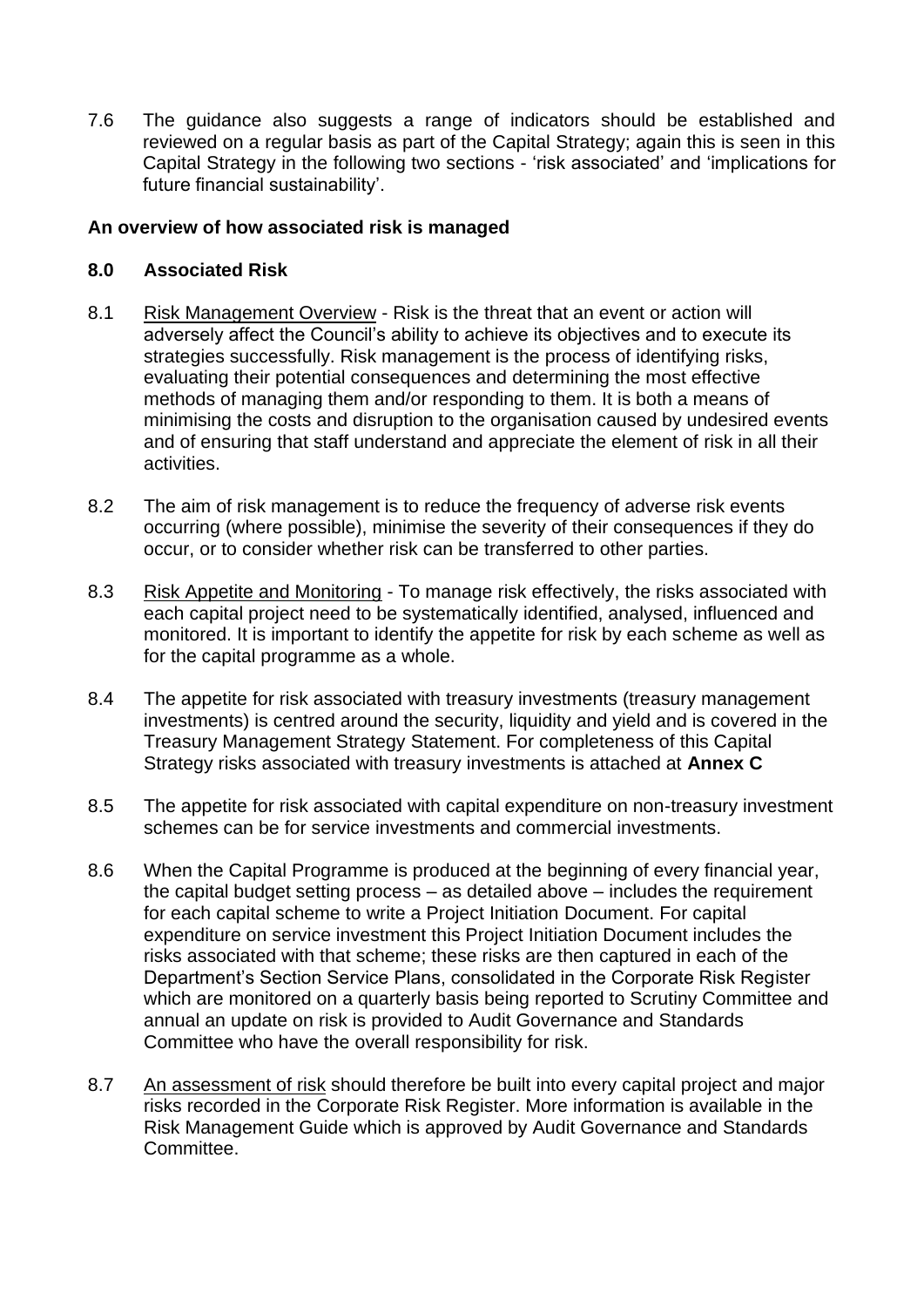- 8.8 Measures to manage risk The following measures to manage the risks associated with non-treasury investment are listed below and the Director of Finance and Commercial (S151 Officer) will report on the affordability of these risks associated with the capital strategy in the Capital Monitoring and Treasury Management reports:
	- (i) Proportionality Advice from CIPFA is that borrowing for investment should be proportionate to the Council's overall budget and an explanation provided if it is not:
		- o a 20% limit is deemed as an appropriate level for the commercial
			- investment finance costs to be set at as a proportion of the budget.
	- (ii) Reserves Position The financing cost is deemed to be affordable as reflected in the four-year financial strategy and the Council's balance on reserves being maintained:
	- (iii) Financial strategy review It is important to note that some of the Council's economic development projects or regeneration projects generate income and if there was a shortfall in net income this would reduce the funding that supports the budget. The Council's reserves are allocated over 4 years in the Financial Strategy;
	- (iv) Geographical and Sector Diversity non-treasury investments are made in a variety of assets, in different sectors and across the district to reduce the risks of all capital expenditure being invested in one project.
		- o the capital programme is monitored to ensure diversity of projects and locations
	- (v) Income Shortfall The risk profile of assets vary greatly and this is reflected in the yield (the income received) of an asset. The leisure centres yield income along with car parks, the Treadmills site and the crematorium. These non-treasury investments are for the purpose of delivering services to the resident and communities so it crucial to invest in these assets where a balance is struck between a return but more importantly low risk of income shortfall:
		- o All assets that generate income will be sought to be occupied under full repairing and insuring terms.
		- o All assets will be risk assessed and monitored on a quarterly basis in revenue monitoring report at Cabinet and Council
		- o the Financial strategy will over 4 years ensure that the Council remains affordable and sustainable
	- (vi) Specialist Advice service delivery, economic development or regeneration projects may require specialist support. The advisor may assist in the development and / or implementation of a scheme where:
		- o The proper procurement process has been adhered to
		- $\circ$  The adviser is held to account through the risk register actions plans
		- o Strict monitoring occurs to be able to hold the adviser to account
		- o Updates will be provided to Cabinet and Council as appropriate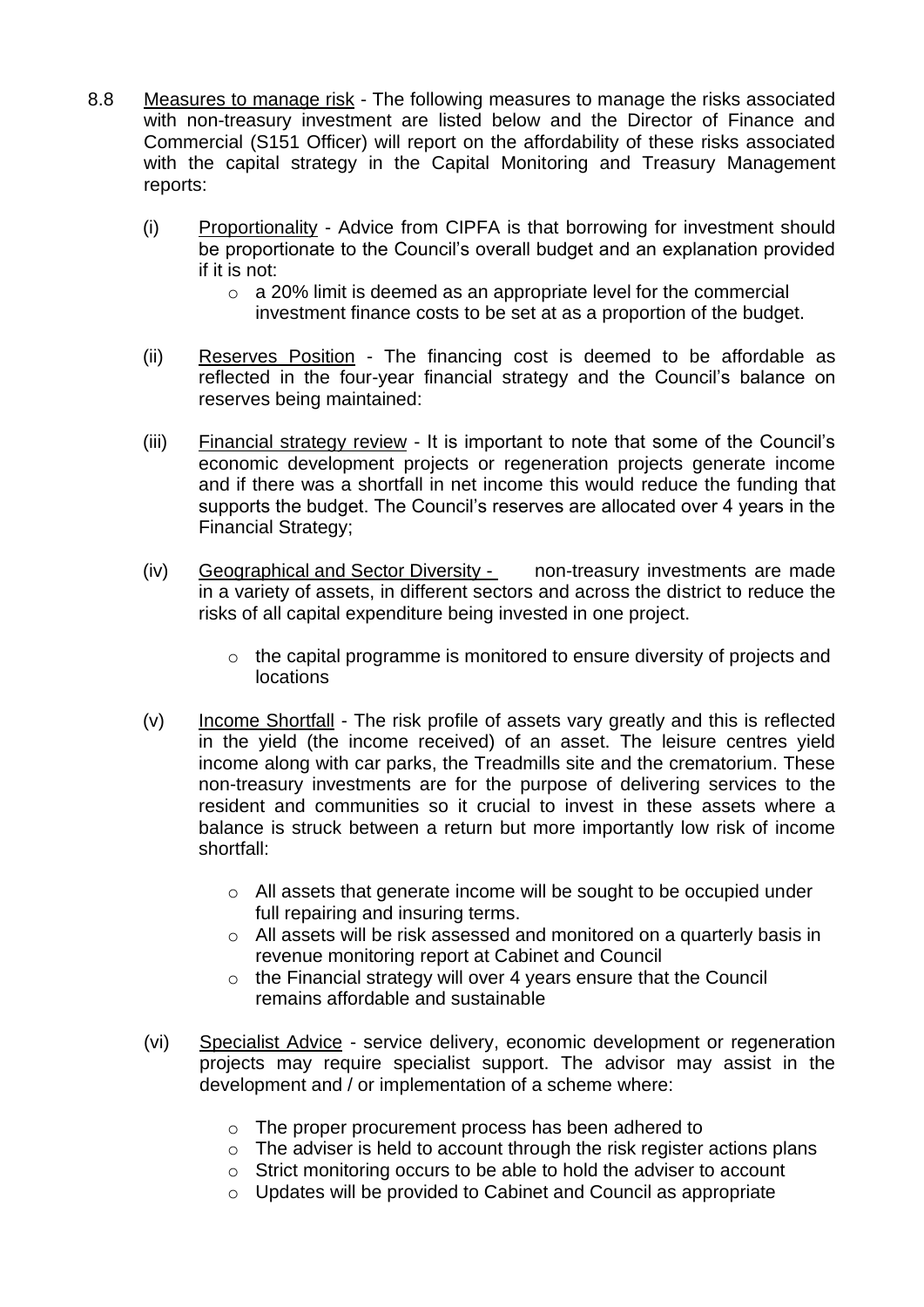- 8.9 Due Diligence For all non-treasury capital investments the appropriate level of due diligence will be undertaken with the extent and depth reflecting the level of additional risk being considered. Due diligence process and procedures will include:
	- effective scrutiny of proposed investments by the relevant committee;
	- identification of the risk to both the capital sums invested and the returns;
	- understanding the extent and nature of any external underwriting of those risks;
	- the potential impact on the financial sustainability of the Council if those risks come to fruition;
	- identification of the assets being held for security against debt and any prior charges on those assets;
	- where necessary further independent and expert advice will be sought.
- 8.10 Legal and Regulatory Risk This is the risk that changes in laws or regulation and makes a capital project more expensive or time consuming to complete, make it no longer cost effective or make it illegal or not advisable to complete. Before entering into capital expenditure or making capital investments, the Council will understand the powers under which the investment is made. Forthcoming changes to relevant laws and regulations will be kept under review and factored into any capital bidding and programme monitoring processes.
- 8.11 The Director of Finance (S151 Officer) will report explicitly on the affordability and management of these risks when appropriate, listed above, associated with the Capital Strategy which will be included in the quarterly monitoring finance reports - Capital Programme and Treasury Management Strategy Statement - to Cabinet as well as reporting risks through the risk management process to Scrutiny Committee and Audit, Governance and Standards Committee. Where appropriate the Director of Finance (S151 Officer) will have access to specialised advice to support conclusions reached and will also ensure that due diligence is undertaken where appropriate.
- 8.12 The Director of Finance (S151 Officer) will ensure that Members are adequately informed and understand the risk exposures being taken on.

# **Implications for future financial sustainability:**

#### **9.0 Financial Sustainability**

- 9.1 The capital strategy, in conjunction with the 4 year capital programme, sets out the long term decisions on capital expenditure and capital investments and ensures that implications for future financial sustainability are transparent.
- 9.2 The current decisions on capital expenditure and capital investment are considered in the 4 Year Capital Programme covering the financial years 2022/23 to 2025/26. The 4 Year Capital Programme is set within the fiscal parameters of the Financial Strategy, a key feature of which is to ensure that at the end of the 3-year Financial Strategy reserve funds – grants, contribution and capital receipts – remain available to support the capital programme. The 3-year Financial Strategy also includes the finance costs associated with the borrowing required to support the capital programme.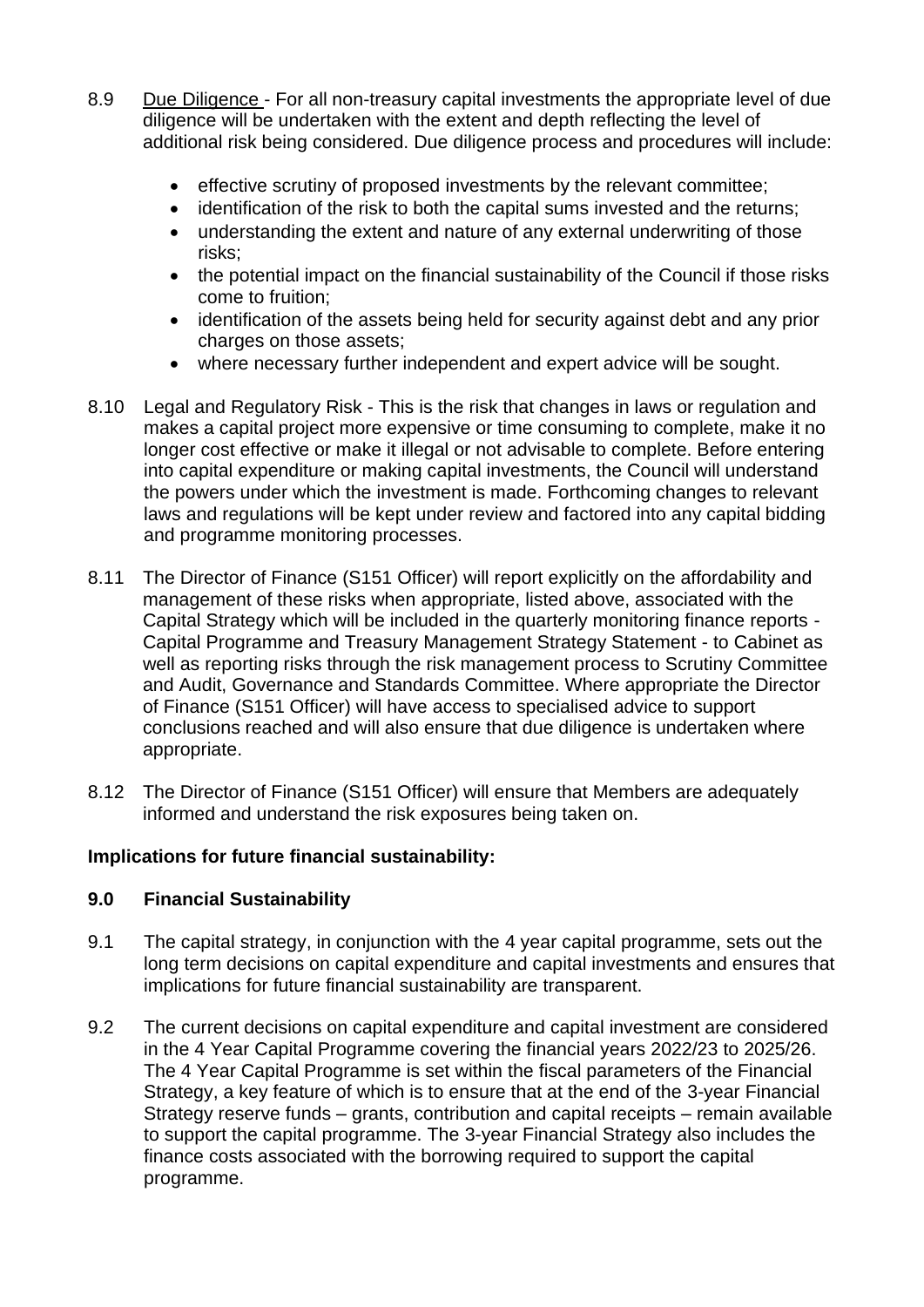- 9.3 The 4-year capital programme and the 3 year financial strategy ensure that the Council's capital plans are affordable, sustainable and prudent.
- 9.4 The Council's Commercial Investment strategy was suspended by the Council in September 2020 and therefore is not included in the financial sustainability section of this capital Strategy.
- 9.5 In order for the Council to ensure future capital plans are financial sustainability the Capital Strategy indicators are classed into the following four areas and these will be monitored on a quarterly basis in the Capital Programme and Treasury Management reports to Cabinet and Council:
	- Expected income, costs and resulting contribution;
	- Debt related to the activity and the associated interest costs;
	- Payback period (Minimum Revenue Provision (MRP) policy); and
	- Other Ratio analysis

## **10.0 Payback period (Minimum Revenue Provision (MRP) Policy Statement)**

- 10.1 The payback period is the length of time over which it is acceptable to the Council to repay debt. Debt occurs from the borrowing taken to support the Council's expenditure on capital projects in the capital programme. Under Local Government Act 2003 guidance is issued on the payback period of borrowing which is called the Minimum Revenue Provision where it is a requirement for Full Council to approve a Minimum Revenue Provision (MRP) Statement in advance of each year. Recently in light of non-treasury activity - commercial investments – this guidance has been updated from 1 April 2018.
- 10.2 The Minimum Revenue Provision Statement is included in the Treasury Management Strategy Statement but also in this Capital Strategy due to its relevance and is detailed below.
- 10.3 It is a statutory requirement that the Council reports on the Minimum Revenue Position and explains this policy. The Minimum Revenue Provision Policy describes that the Council is required to pay off an element of the accumulated General Fund capital spend each year, the Capital Financing Requirement (CFR) through a revenue charge known as the Minimum Revenue Provision (MRP). The Council is also allowed to undertake additional voluntary payments if required. This is known as the Voluntary Revenue Provision (VRP).
- 10.4 This Council in 2022/23 will have a Capital Financing Requirement of £67,441,182 to support the total capital programme and this is the potential amount of borrowing that may be required in 2022/23.
- 10.5 The Department of Levelling Up, Housing and Communities (DLUHC) regulations have been issued which require the Full Council to approve a Minimum Revenue Provision (MRP) Statement in advance of each year. A variety of options are provided to councils, so long as there is a prudent provision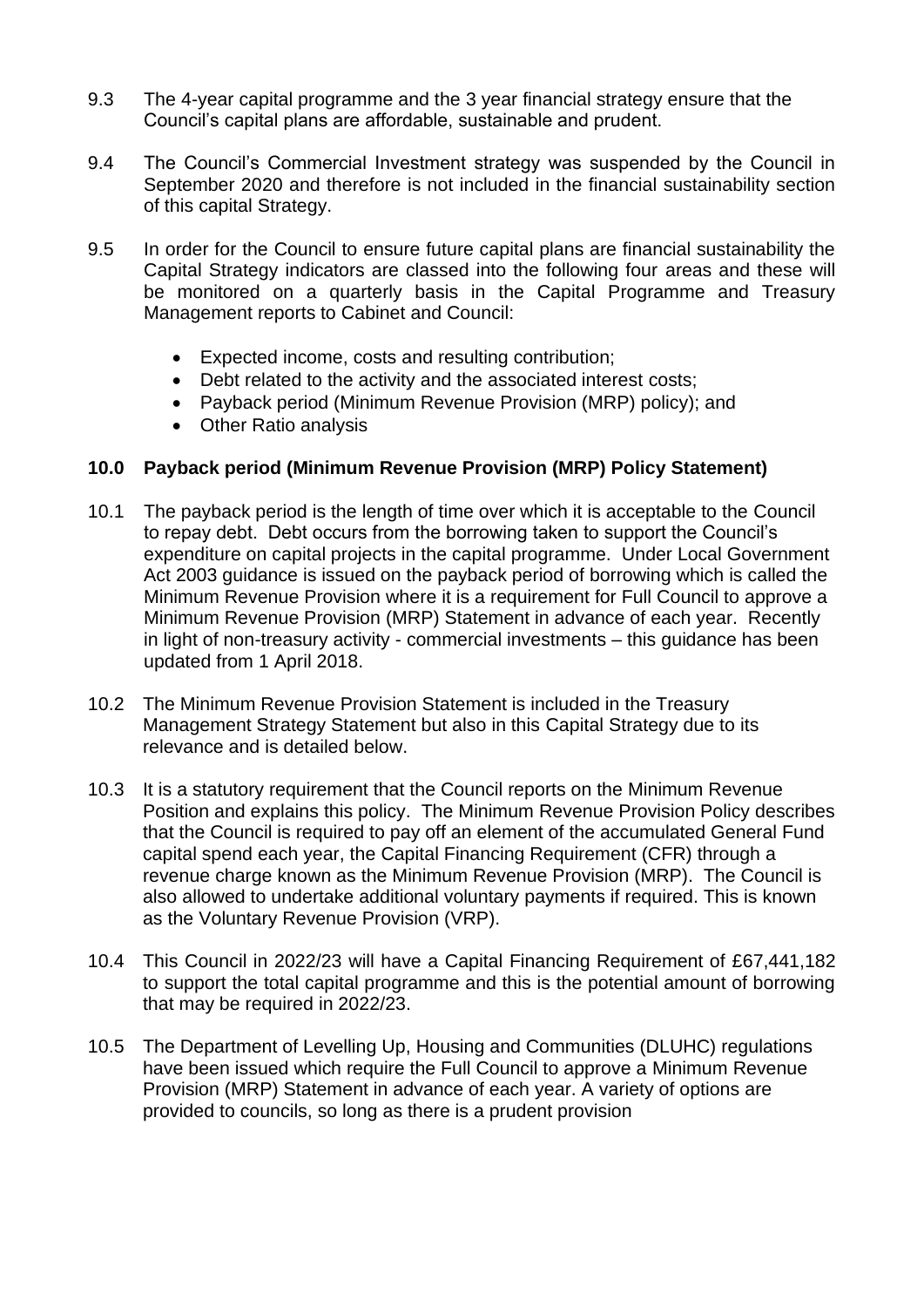The Council is recommended to approve the following Minimum Revenue Provision Statement which includes different approaches for:

- 1. Capital expenditure on supported and unsupported borrowing
- 2. Loan to Third parties
- 3. Voluntary Revenue Provision
- 10.6 For capital expenditure incurred before 1 April 2008, or which in the future will be Supported Capital Expenditure, the Minimum Revenue Provision policy will be:
	- Based on Capital Financing Requirement (CFR) Minimum Revenue Provision (MRP) will be based on the Capital Financing Requirement. This option provides for an approximate 4% reduction in the borrowing need (Capital Financing Requirement) each year.

Hambleton District Council does not hold any debt older than 1 April 2008.

- 10.7 From 1 April 2008 for all unsupported borrowing (including Private Finance Initiative and finance leases) the Minimum Revenue Provision policy will be*:*
	- Asset Life Method Minimum Revenue Provision will be based on the estimated life of the assets, in accordance with the regulations (this option must be applied for any expenditure capitalised under a Capitalisation Direction). This option provides for a reduction in the borrowing need over approximately the asset's life.
- 10.8 In addition, where repayments are included in annual Private Finance Initiative schemes or finance leases then this will be applied as the Minimum Revenue Provision (MRP).
- 10.9 The Capital Financing Requirement for the loan to the local Housing Association at the beginning of 2022/23 is £33,600,000. The agreement with the local Housing Association states they will make bullet repayments to the Council at years 5, 10, 15, 20 and 25. The bullet repayments made throughout the life of the loan will be set aside by the Council when received to ensure that prudent provision is made for regular repayment.
- 10.10 MRP Overpayments A change introduced by the revised DLUHC MRP Guidance was the allowance that any charges made over the statutory minimum revenue provision (MRP), voluntary revenue provision or overpayments, can, if needed, be reclaimed in later years if deemed necessary or prudent. In order for these sums to be reclaimed for use in the budget, this policy must disclose the cumulative overpayment made each year. This does not apply to Hambleton District Council since up until the 31 March 2021 the total VRP overpayments were £0m.

# **11.0 Other Considerations**

11.1 Partnerships and Relationships with other Organisations - wherever possible and subject to the usual risk assessments, services should look to continue to work on a partnership basis and continually look for areas where joint projects can be implemented.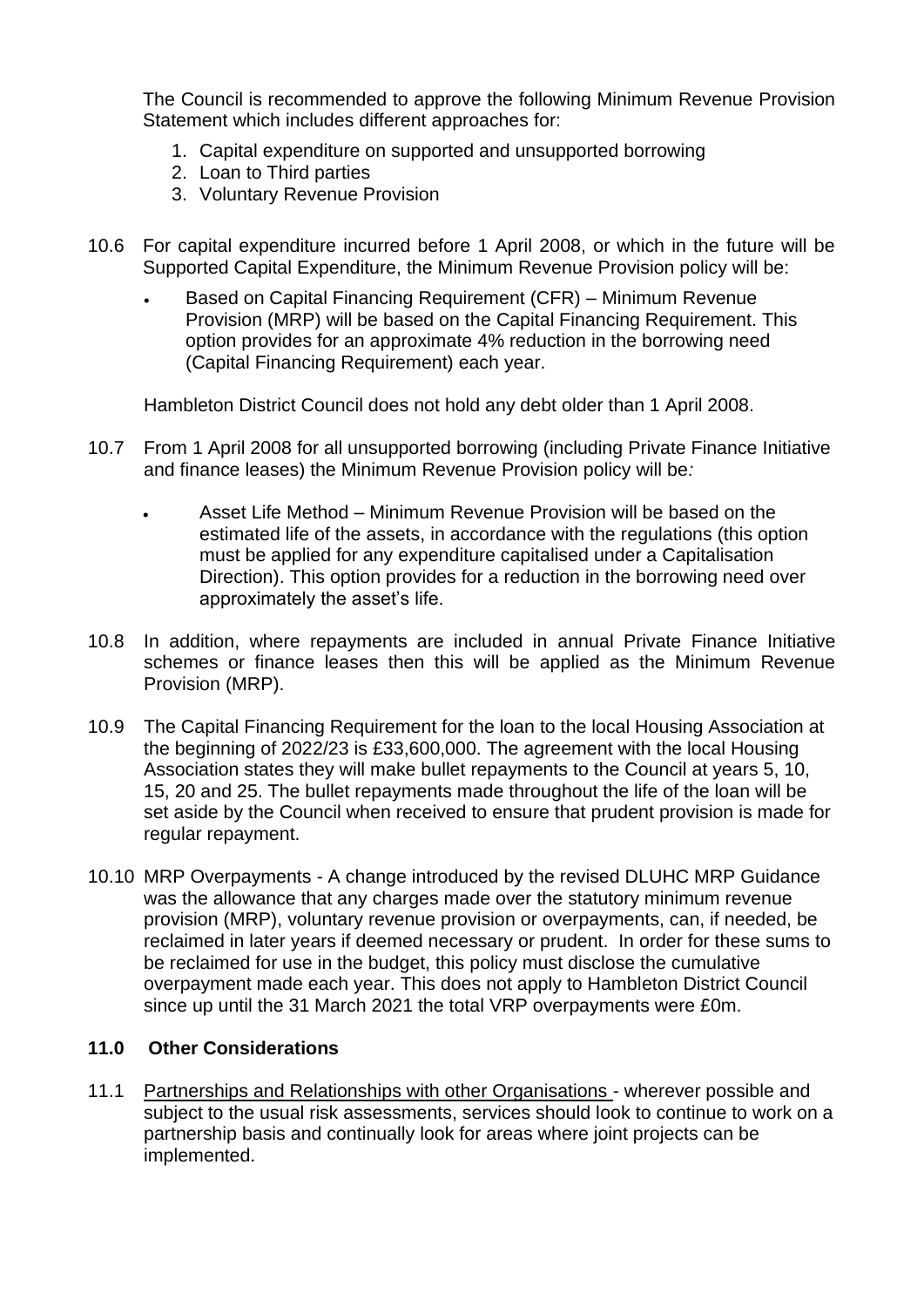11.2 Fraud, Error and Corruption - financial losses could occur due to errors or fraudulent or corrupt activities. Officers involved in any of the processes around capital expenditure or funding are required to follow the Council's policies and procedures. At the core of the Council is 'our values' and these instil through the organisation principles and appropriate behaviour. This is supported by the Employee Code of Conduct and detailed policies such as Anti-Fraud and Corruption, Anti Money Laundering, Whistle Blowing and Declaration of Interests.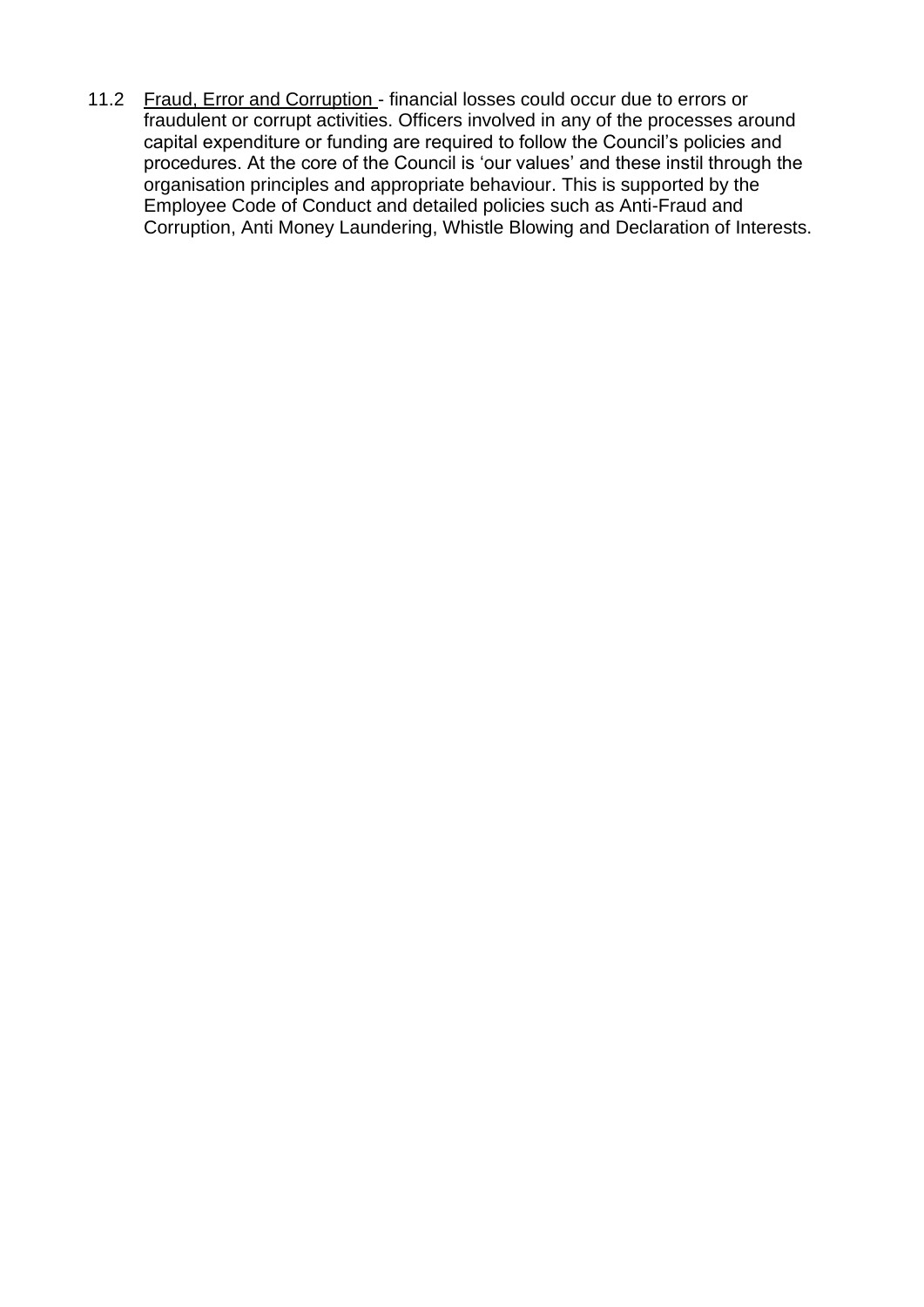# **Capital Expenditure Plans and the Budget Setting Process**

The following capital budget setting processes are designed to ensure the Council Capital Expenditure plans follow this process:

- i. Key Criteria for capital expenditure
- ii. Identifying the need for Capital Expenditure/Investment
- iii. Deciding which Schemes are to be put forward
- iv. Prioritisation of Schemes put forward
- v. Member Approval Process
- vi. Options Appraisals, Feasibility Studies and Project Management process
- vii. Monitoring of the Capital Programme Expenditure

# **Key Criteria**

For any particular budget setting year, the process starts in the Spring of the preceding year with sessions held with the operational Asset Management Working Group to discuss the key criteria by which scheme proposals will be considered. These may include:

- *How does the scheme contribute to the Councils Plan and Targets?*
- *Is this scheme a statutory requirement?*
- *Does the scheme generate any on-going revenue savings?*
- *What are the costs and revenue implications*
- Does the scheme contribute to an improved service provision/ reduction in risks?

## **Identifying the need for Capital Expenditure/Investment**

The need for a capital scheme may be identified by a Service through one or more of the following processes.

- Services annually prepare Service Plans for the improvement of their areas (ensuring that their objectives meet the overall aims and objectives of the Council); these can identify any capital investment needed to meet future service demands. This is a good method to identifying and planning for service's capital requirements;
- Condition Surveys prepared by Design & Maintenance in consultation with Premises Mangers and notified through Asset Management Working Group.
- Economic Development Strategy identifies needs in the local area and reports to the Project Management Board making future capital schemes known;
- Reviews and external Inspections may also identify areas that need capital Investment from Design & Maintenance and Premises Managers
- The need to respond to Government initiatives and new laws and regulations;
- The need to generate a revenue income to contribute to the funding of services.

These capital plans are raised and discussed at Asset Management Working Group and Project Management Board.

Chief Officers and Portfolio Holders must identify their key capital priorities for the relevant service planning period by the end of summer each year.

# **Deciding which Schemes are to be put forward**

Once the list of key capital priorities has been identified, in preparing capital project proposals consideration should been given to the key criteria identified earlier in the year. Additionally, consideration should been given to:

#### Prudence:

• Recognition of the capacity in the organisation to deliver such a programme;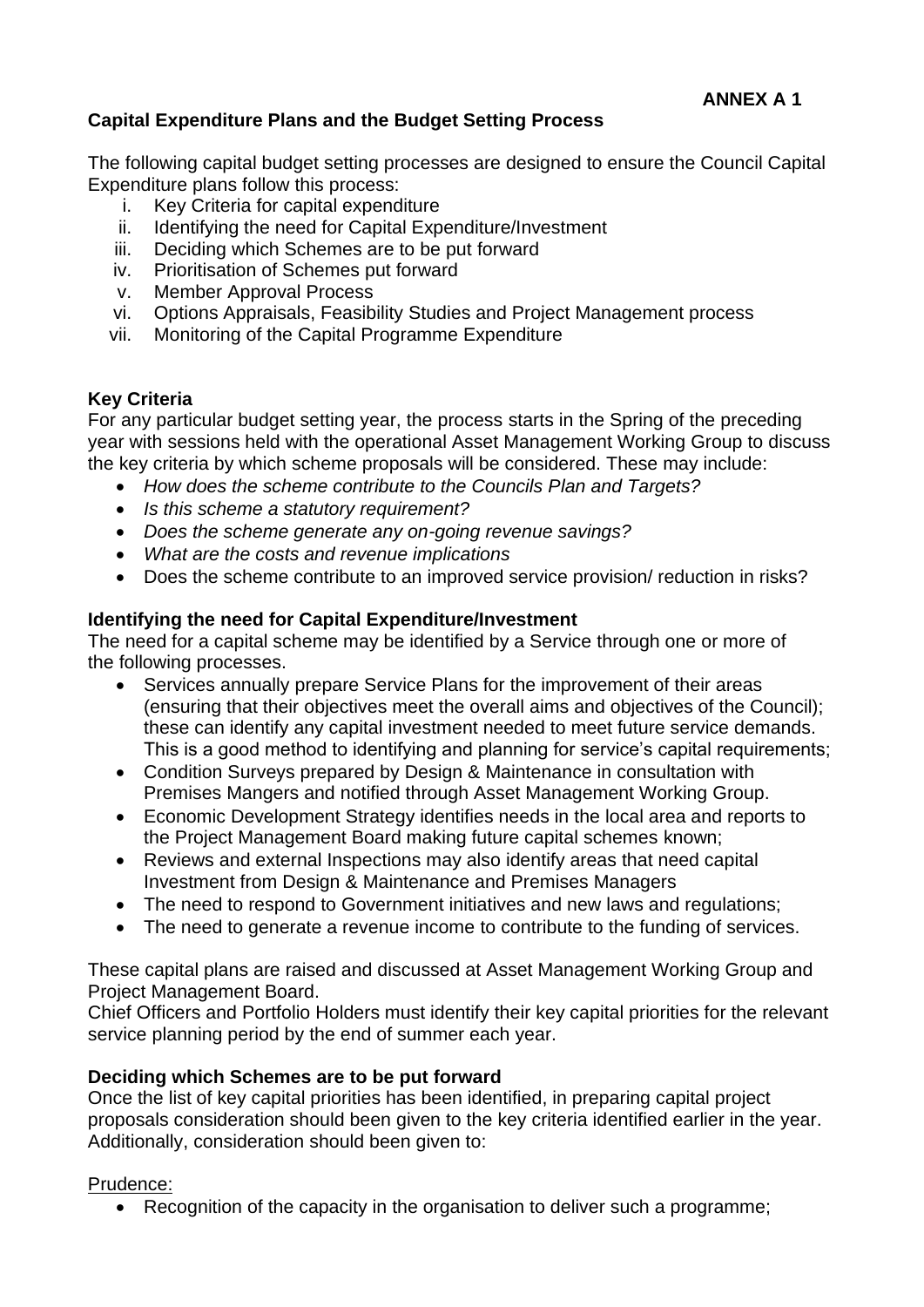- Recognition of the knowledge and skills available and whether these are commensurate with the appetite for risk;
- Recognition of the future vision of the authority;
- The approach to commercial activities including ensuring effective due diligence, expert advice and scrutiny, defining the risk appetite and considerations of proportionality in respect of overall resources;
- The approach to treasury management and the management of risk as set out in the Treasury Management Strategy.

## Affordability:

- Revenue impact of the proposals on the 10 year financial strategy;
- The borrowing position of the Council, projections of external debt and the use of internal borrowing to support capital expenditure;
- The authorised limit and operational boundary for the following year;
- Whether schemes are profiled to the appropriate financial year.

# Sustainability:

- A long-term view of capital expenditure plans, where long term is defined by the financing strategy and 10 year capital programme and consideration is given to risks faced with reference to the life of the project/assets;
- Provision for the repayment of debt over the life of the underlying debt as set out in the Minimum Revenue Provision policy;
- An overview of asset management planning including maintenance requirements and planned disposals.
- All bids are produced in line with the appropriate timetable with consideration for the financial information contained within the bid.
- Project Management Board is briefed and understand the service need and the budget consequences, both revenue and capital, of completing the scheme.
- Possible sources of funding are considered for each of the proposed capital
- Schemes each project will be considered in terms of revenue funding to cover the operational running costs of the asset and any borrowing repayment costs, and also how the asset will be funded in terms of capital expenditure.
- The proportionality of the proposals as a whole will then be considered in respect of overall resources and longer term sustainability and risk. The Director of Finance (Section 151 Officer) will take an overall view on the prudence, affordability and sustainability of the overall borrowing level if all bids are accepted.
- Project management board will then consider the bids from a corporate priority perspective.

# **Prioritisation of Schemes put forward**

A formalised corporate system for prioritising capital projects has been adopted by the Council. This has resulted in:

- Identifying essential capital investment where needed for the 10 year capital programme;
- Utilising feasibility studies where needed;
- The ability to enter items into the capital programme in a managed way through firstly the annual Capital budget process and secondly when the capital programme is reviewed on a quarterly basis to Cabinet and council;
- Being mindful of the current level of the programme in relation to capacity to deliver, the relevant financing of schemes and any other running costs.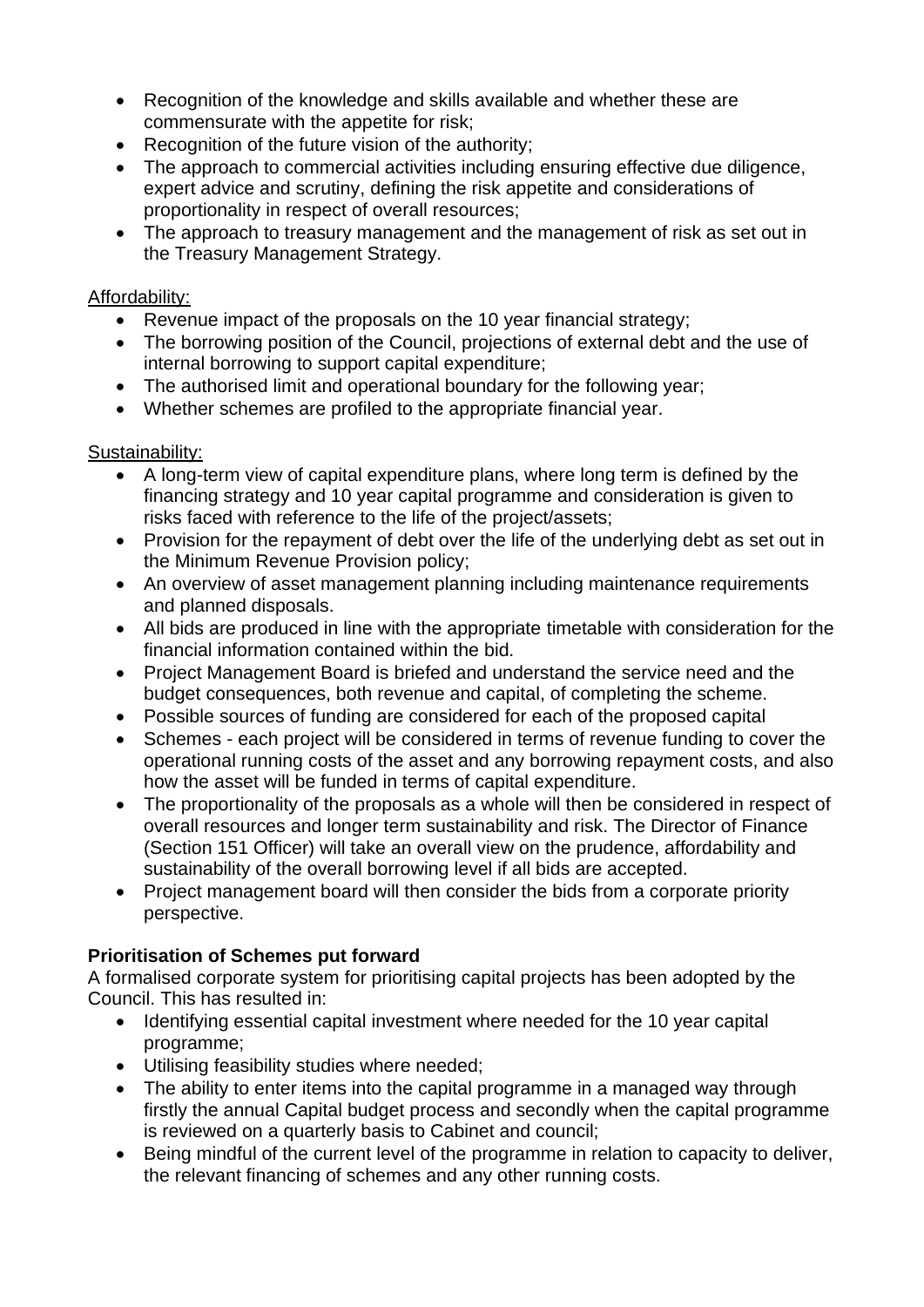# **Member Approval Process**

- In late summer, service managers and premises managers will list high level requests for capital projects for their Service to Project Management Board. Consideration will be given and funding allocated. More detailed Project Initiation Documents will be drawn up and finalised in late autumn.
- The overall capital programme is then reported to Cabinet which in turn make their recommendations to Council; this occurs in February before the beginning of each financial year.
- If the capital programme were to be scrutinised then Scrutiny committee can request this to occur and state the aspect that they require further information.
- Members approve the overall borrowing limit Authorise Borrowing Limit at the budget meeting in February each year as part of the Treasury Management Report. The taking of loans then becomes an operational decision for the Chief Finance Officer who will decide on the basis of the level of reserves and money market position whether borrowing should be met internally from the Capital Reserve/Capital Receipts or whether to enter into external borrowing.
- Once the Council has approved the capital programme, then expenditure can be committed against these approved schemes subject to the normal contract procedure rules and the terms and conditions of funding.
- Whether capital projects are funded from grant, contributions, capital allocations or borrowing, the revenue costs must be able to be met from existing revenue budgets or identified (and underwritten) savings or income streams.
- Following approval by Council, the capital programme expenditure is then monitored on a quarterly basis to Cabinet and council.

# **Options Appraisal, Feasibility Studies and Project Management Process**

- As part of the process of producing a list of potential schemes for the capital programme service managers and premises managers should complete option appraisals to determine the most cost effective and best service delivery options.
- The option appraisals will include the amount of capital expenditure required, the associated ongoing revenue implications and if there are any savings that result or income generating opportunities.
- Some projects may require a feasibility study. As part of any feasibility study an assessment of the maintenance costs per annum averaged over the whole life of the asset should be calculated. As a minimum this will be based on the RICS (Royal Institute of Chartered Surveyors) recommended benchmark figure prevailing at the time.

For major, complex and strategic projects, as part of setting the capital programme for new schemes and additions, the Council's project management documentation process is followed:

# **Stage One – Project Initiation**

• the initial scheme is submitted to Management Team or Project Management Board which identifies the purpose, the proposed position, financial implications, and issues for consideration.

# **Stage Two – Project Development**

• At this stage is the preparation of the Project Initiation Document occurs and is signed off for the direction of travel, noting the project risks and the initial projection of investment required to realise the project;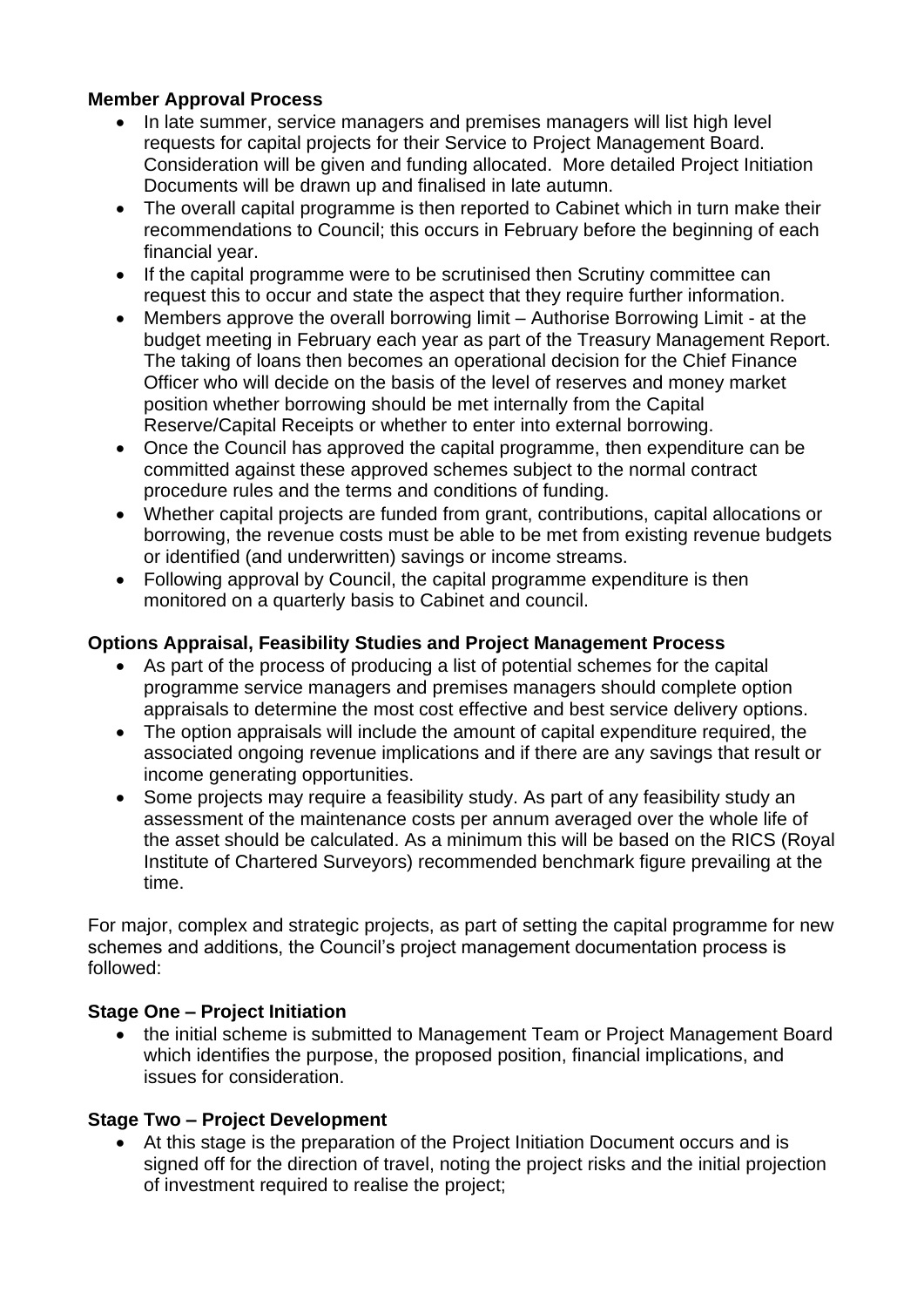• The risk register, regular meetings, communications plans, design of the project etc will all be formed

# **Stage Three – Project Implementation**

- The project commences, the procurement process is followed, the main contractors are appointed and the project is underway.
- The progress of the project is monitored on a regular basis in line with the requirements of the scheme

## **Stage Four – Project Review**

- A final evaluation would be undertaken considering whether the project has met its initial objectives and reviewing all lessons learned.
- Further resources to progress any of schemes will need to be approved separately by Cabinet and/or at quarterly reporting to Cabinet and / or as part of the annual review of the capital programme and would be subject to the relevant resources being available

# **Monitoring of the Capital Programme Expenditure**

Once the Capital programme has been set it is monitored on a quarterly basis through Project Management Board which is then reported to Cabinet and full Council.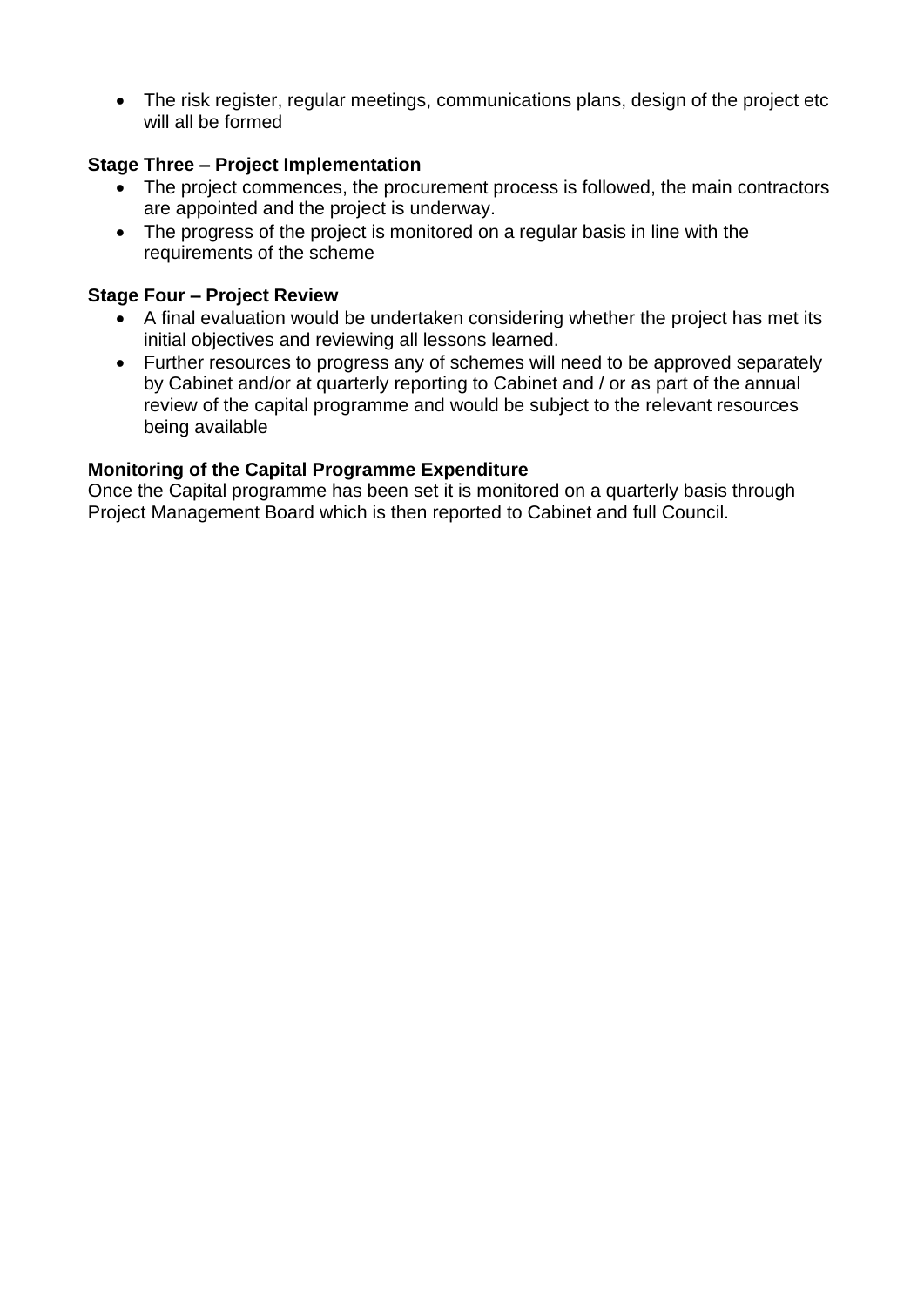# **Capital Financing / Funding**

## External Funding

- Services must seek to maximise external funding wherever possible to support capital schemes. This can be in the form of grants and contributions from outside bodies including central government. However, services must underwrite any cost overruns on externally funded schemes. If services bid for external funding for schemes and say at tender or during construction or procurement, costs exceed the available funding, then services must fund any shortfall from their existing resources (either revenue or capital) or raise the matter at Programme Management Board.
- Prior to submitting bids for grant funding, an assessment of the risk of a contract price increase, associated with market conditions or abnormal building plan demands attached to some grants, must be completed to estimate the likelihood of additional funding being needed. This is carried out between the service manager or premises manager and Design & Maintenance.
- In respect of match funding bids then the relevant service must fully identify the necessary match funding resources from within existing service budgets or raise the matter at Programme Management Board prior to submitting any bid for funding.

#### Capital Receipts

- A capital receipt is an amount of money received from the sale of an asset. They cannot be spent on revenue items.
- Programme Management Board, along with the Director of Finance and Commercial (S151 Officer), will review all of the Council's property annually against the aims and objectives the Council Plan and Asset Management Strategy.
- The general policy is that any capital receipts are pooled and used to finance future capital expenditure and investment according to priorities, although they may be used to repay outstanding debt on assets financed from loans, as permitted by the regulations.

#### Revenue and Reserve Funding

- Services may use their revenue budgets to fund capital expenditure.
- The Director of the service and the Director of Finance (S151 Officer) along with Project Management Board will take an overview and decide the most appropriate way of funding capital expenditure

# Prudential/Unsupported Borrowing

- Local Authorities can set their own borrowing levels based on their capital need and their ability to pay for the borrowing. The levels will be set by using the indicators and factors set out in the Prudential Code. The borrowing costs are not supported by the Government so services need to ensure they can fund the repayment costs. This borrowing may also be referred to as Prudential Borrowing.
- Capital projects that cannot be funded from any other source can be funded from Prudential Borrowing. The costs of borrowing must be affordable and the borrowing repayment and interest charges on the loan must be included in the Council revenue budget; it must also be factored into the medium term financial strategy accordingly.